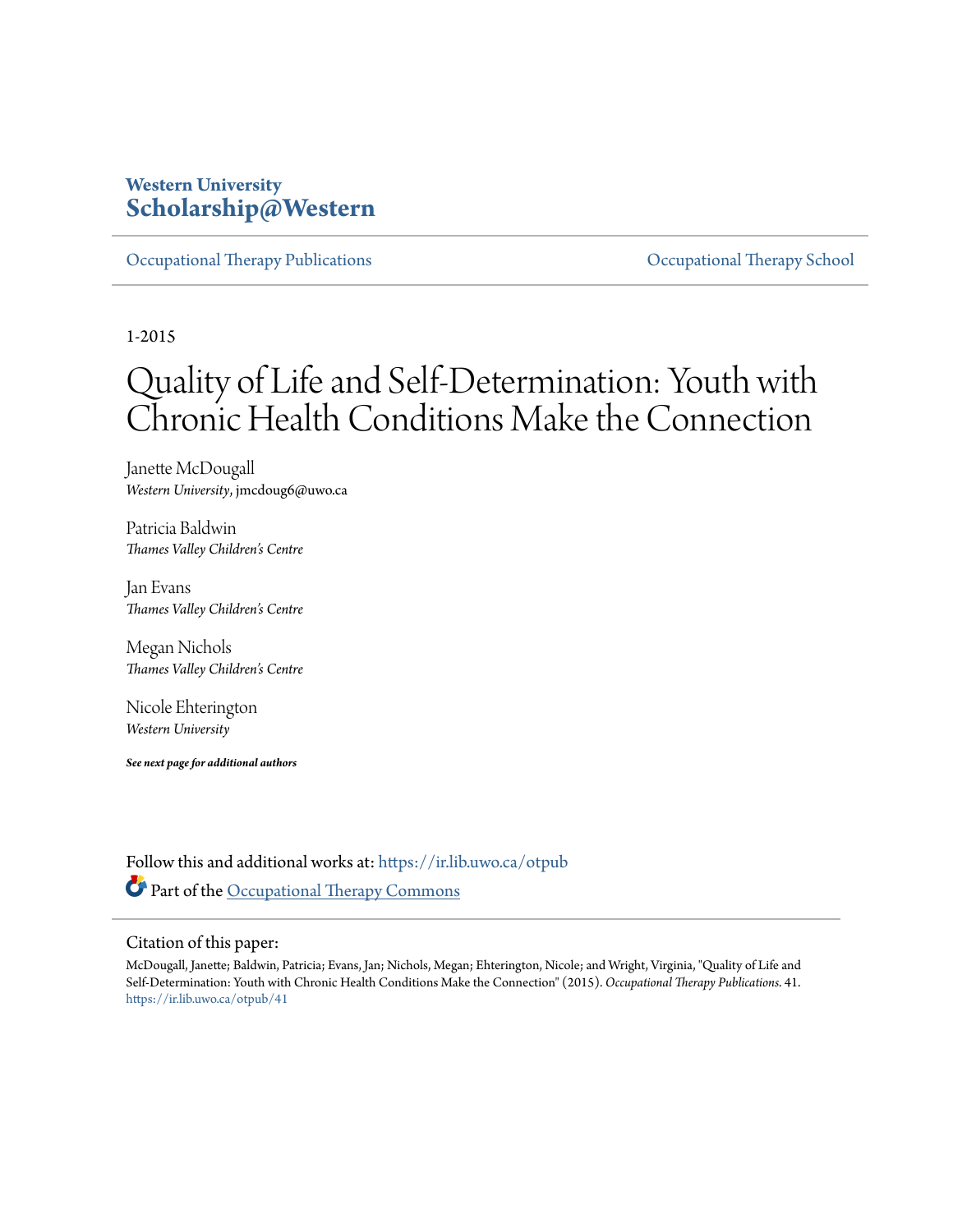# **Authors**

Janette McDougall, Patricia Baldwin, Jan Evans, Megan Nichols, Nicole Ehterington, and Virginia Wright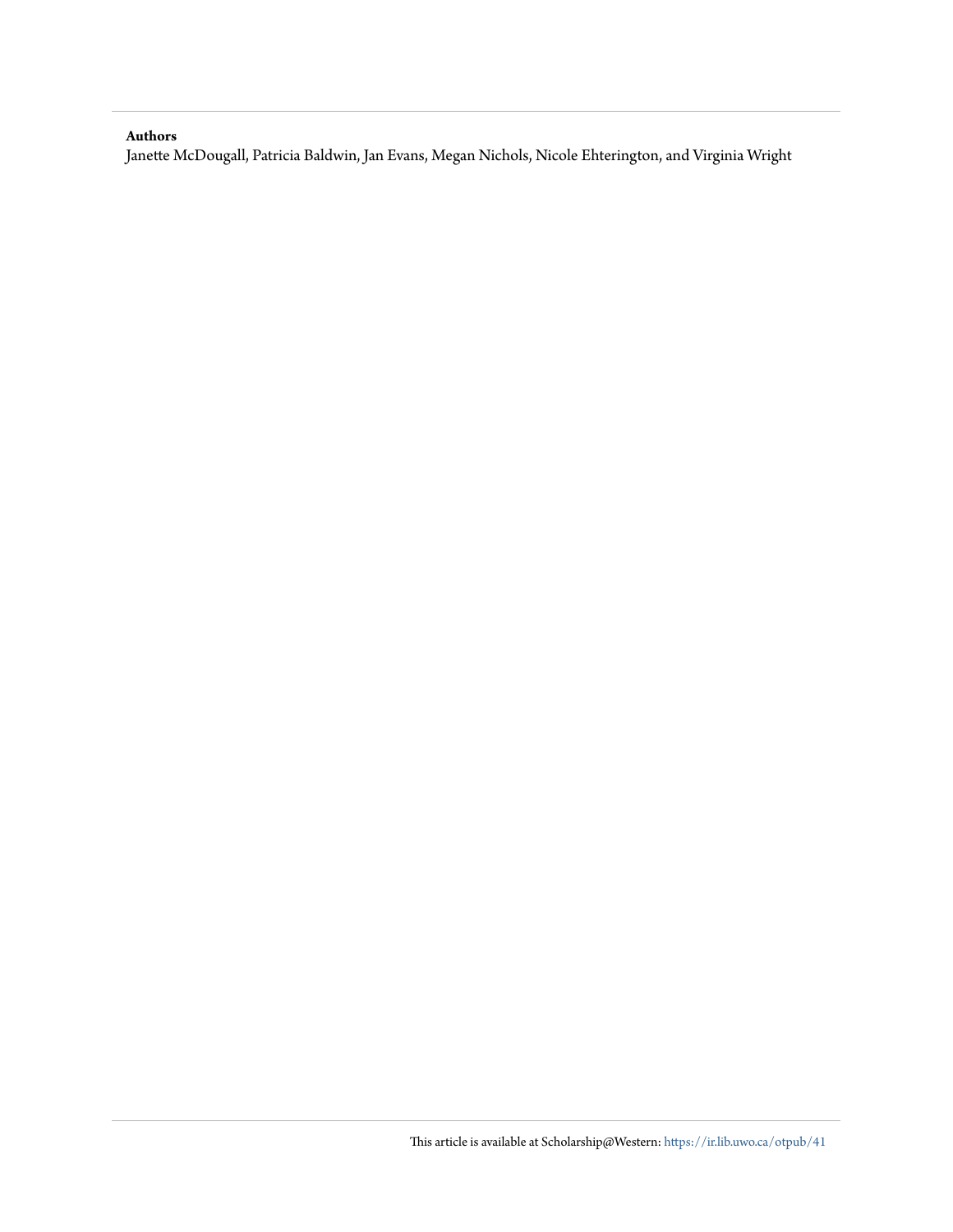# Quality of Life and Self-Determination: Youth with Chronic Health Conditions Make the Connection

Janette McDougall · Patricia Baldwin · Jan Evans · Megan Nichols · Nicole Etherington · Virginia Wright

Received: 15 September 2014 /Accepted: 22 December 2014 / Published online: 7 January 2015  $\odot$  The Author(s) 2015. This article is published with open access at Springerlink.com

Abstract While optimizing quality of life (QOL) is a key goal of rehabilitation care, no previous study has reported on what 'QOL' means to youth with chronic health conditions. In addition, no qualitative studies have explored the relationship between QOL and self-determination (SD). Objectives of this qualitative study were to examine: what the terms 'quality of life' and 'self-determination' mean to youth with chronic conditions; the factors these youth think are linked with these concepts; the relationship they see between concepts, the types of future goals youth have and how they view the connection between their SD and these goals. A descriptive methodology was used. A purposive sample of 15 youth aged 15 to 20 years was obtained. Youth had cerebral palsy, a central nervous system disorder, or autism spectrum disorder. Semi-structured interviews were conducted first, followed by a focus group. Line-by-line coding of transcripts was completed, codes were collapsed into categories, and themes identified. Participants viewed QOL as an overarching personal evaluation of their life, and used

J. McDougall  $(\boxtimes) \cdot$  P. Baldwin  $\cdot$  J. Evans  $\cdot$  M. Nichols

Thames Valley Children's Centre, 779 Base Line Road East, London, ON, Canada N6C5Y6 e-mail: janette.mcdougall@tvcc.on.ca

P. Baldwin e-mail: patricia.baldwin@tvcc.on.ca

J. Evans e-mail: jan.evans@tvcc.on.ca

M. Nichols e-mail: megan.nichols@tvcc.on.ca

N. Etherington Social Science Center, Department of Sociology, Western University, London, ON, Canada N6A 5C2 e-mail: netherin@uwo.ca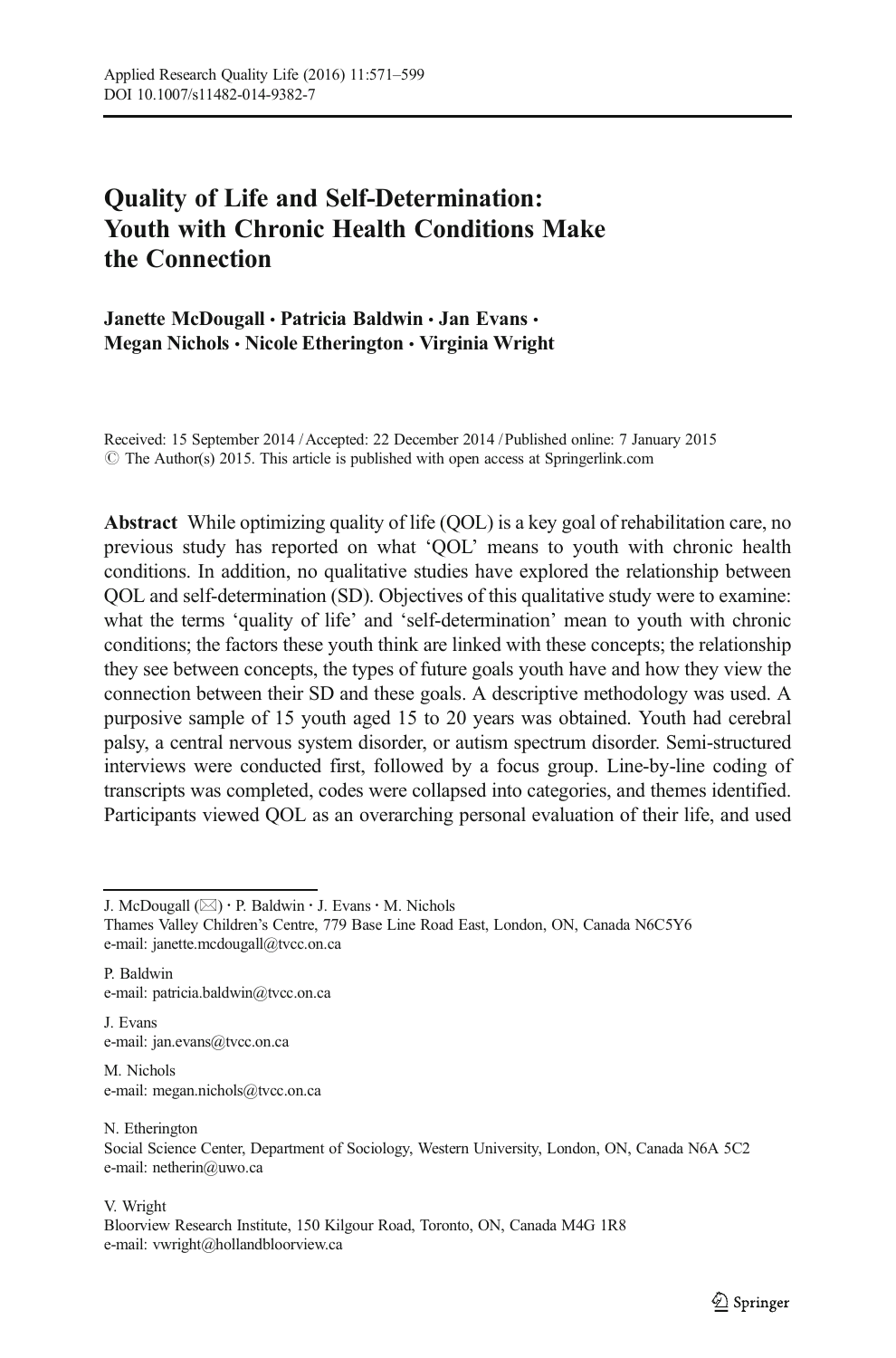terms such as satisfaction and happiness to describe the concept. Factors related to QOL included: 'relationships', 'supportive environments', 'doing things', 'personal growth and moving forward', and 'understanding of self/acceptance of disability'. Participants described SD in such terms as confidence and motivation. Contributors to SD were: 'personal strengths', 'interdependence', and 'functional independence'. SD was considered important to QOL. Youth goals were reflective of the goals of most adolescents. They identified the importance of having key goals that were of personal interest to them. This study adds consumer-based information to the debate over the meaning of QOL. Service providers and decision makers should be aware of the factors that youth feel impact their QOL and SD, the importance of SD to youth QOL, and of SD to future goals, and consider this information when tailoring therapeutic interventions.

**Keywords** Youth  $\cdot$  Chronic conditions  $\cdot$  Quality of life  $\cdot$  Self-determination  $\cdot$  Qualitative research

#### Introduction

The number of children and youth living with a chronic condition has increased over the last decades with advances in medical treatments (Newacheck et al. [2006](#page-28-0)). Yet, few cures for these conditions have been found, often leaving individuals with condition-, treatment-, or environmentally-related disabilities (van der Lee et al. [2007\)](#page-29-0). Over the past 30 years, quality of life (QOL) has increasingly become a key focus of health and rehabilitation care and research (Moons [2006](#page-28-0)). This enhanced emphasis has been attributed to a shift away from a medical model that expects that scientific, biomedical, and technological advances will directly lead to cures and extended life years, towards a biopsychosocial or holistic model that also emphasizes additional influences on life quality, such as personal, family, and community factors, and recognizes the complex interrelationship among all of these factors (Verdugo et al. [2005](#page-29-0)). The increased interest in QOL has also been linked with the rise of the consumer empowerment movement with its emphasis on person-centered service delivery, valued outcomes, and selfdetermination (Verdugo et al. [2005](#page-29-0)).

However, the study of QOL in the area of health and rehabilitation has not been without challenges. A primary concern has been the lack of clarity about what the concept means. No consensus has emerged regarding its definition, conceptualization, or measurement. Some argue that QOL is an entirely subjective and holistic assessment of life overall (Moons [2006](#page-28-0)), while others see it as multi-dimensional, and comprised of numerous subjective and objective domains of life (Verdugo et al. [2005\)](#page-29-0). QOL is often used interchangeably with other concepts such as health-related QOL (HRQOL), happiness, life satisfaction, or well-being. Opinions about the worth of the QOL concept range from the standpoint that it is equivocal (Gutenbrunner et al. [2011\)](#page-28-0), extends beyond the realm of what health and rehabilitation services should be expected to address (Meyer et al. [2011\)](#page-28-0), and may not be measureable (Tesio [2009\)](#page-29-0), to the view that it is a primary goal and outcome of health and rehabilitation services (Anderson and Burckhardt [1998](#page-27-0); King et al. [2002](#page-28-0)). Despite ongoing debate, focus on QOL is now widely present in the literature and is generally accepted as a legitimate area of health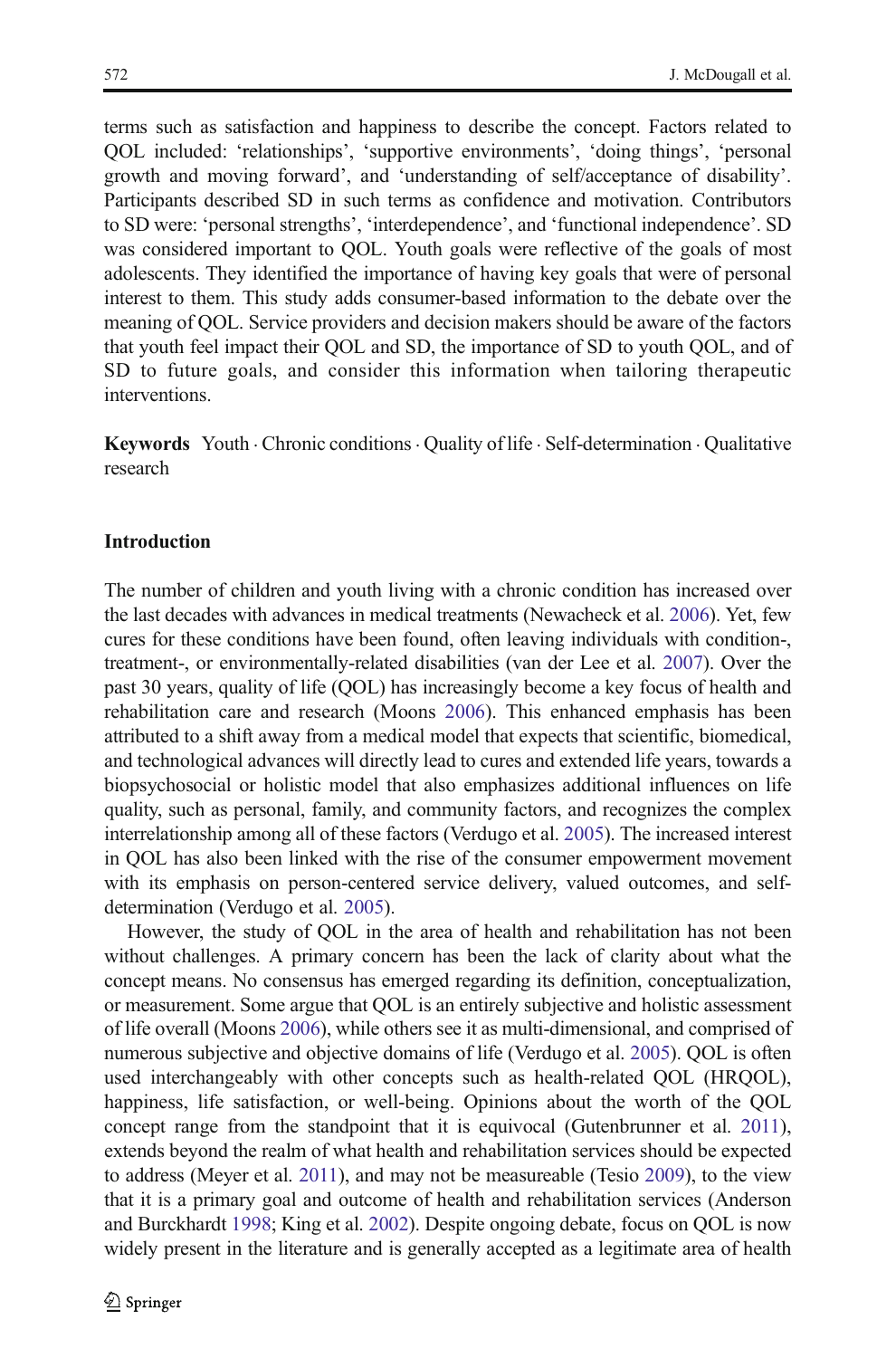and rehabilitation research and an important outcome of clinical practice. Consequently, continued study of how to define and measure this concept has strong relevance with regard to helping to move the field forward.

QOL conceptual frameworks and measurement tools used within health and rehabilitation may contain any number of indicators or distinct domains. An analysis of the literature on individual-referenced QOL by Schalock ([2004\)](#page-29-0) yielded 125 indicators that could be subsumed under eight core QOL domains: physical well-being, emotional wellbeing, personal development, self-determination, interpersonal relations, social inclusion, material well-being, and rights. While most QOL/HRQOL questionnaires have been developed for adults with chronic conditions, a number have also been created for children and youth with chronic conditions (Detmar et al. [2006\)](#page-27-0). However, most of these pediatric QOL measures have been developed based on "expert" and/or parental opinion with little to no input from children and youth (Detmar et al. [2006](#page-27-0)). This is unfortunate as research has indicated that children as young as 5 years can competently report on their health and disability (Rebok et al. [2001;](#page-29-0) Young et al. [1996](#page-30-0)). Thus, rather than relying on expert opinion or proxy reports, it is both possible and essential that QOL/HRQOL questionnaires and studies focus on personal definitions and descriptions of QOL generated by children and youth themselves (McEwan et al. [2004](#page-28-0)).

This perspective gap coupled with the possibility for direct child and youth input has been recognized, and over the last 15 years, a number of qualitative studies (Berntsson et al. [2007](#page-27-0); Davis et al. [2008;](#page-27-0) Foley et al. [2012;](#page-28-0) Hill et al. [2014](#page-28-0); Nicholas et al. [2007;](#page-29-0) McEwan et al. [2003](#page-28-0); Panepinto et al. [2012](#page-29-0); Parkinson et al. [2011;](#page-29-0) Ronan et al. [1999;](#page-29-0) Shikako-Thomas et al. [2009;](#page-29-0) Skjerning et al. [2014;](#page-29-0) Squitieri et al. [2013;](#page-29-0) Vinson et al. [2010;](#page-29-0) Young et al. [2007\)](#page-30-0) have been conducted with children and youth with various chronic conditions to explore the factors that they identify as important to their QOL. The primary themes/domains/factors identified in these studies are listed in Table [1.](#page-5-0)

These studies have provided a critical initial understanding of what is important to or what factors contribute to the QOL of children and youth with chronic conditions. This information is useful to service providers for knowing what aspects of life to focus on when working toward enhancing youth QOL. It can also serve to guide the development of measures to assess those aspects of life that contribute to overall life quality. However, it does not get any closer to understanding what the concept of QOL actually means to youth. Indeed, all of the studies conducted so far have asked questions that only reveal the factors that contribute to QOL or HRQOL such as: "Can you tell me what is important for you to feel good in everyday life" (Berntsson et al. [2007\)](#page-27-0), "What do you think is important to your QOL?" (Davis et al. [2008\)](#page-27-0), or "How does epilepsy affect your day-to-day life" (Ronan et al. [1999](#page-29-0)). There seems to be an underlying assumption that QOL is multidimensional, and comprised of various domains, that need to be identified. In both a clinical and a research context, this may be problematic, as QOL may be conceptualized and measured as simply the product of specific aspects of life that do not necessarily capture or represent the essence of the concept.

To our knowledge, while studies have been conducted to report on what the term QOL means to youth without chronic conditions and with survivors of childhood illness (see discussion section) no previous study has done this with youth who are living with a chronic condition. This information is important for knowing whether these youth define the concept as a subjective, holistic assessment of life overall, as multi-dimensional, and comprised of numerous subjective and objective domains of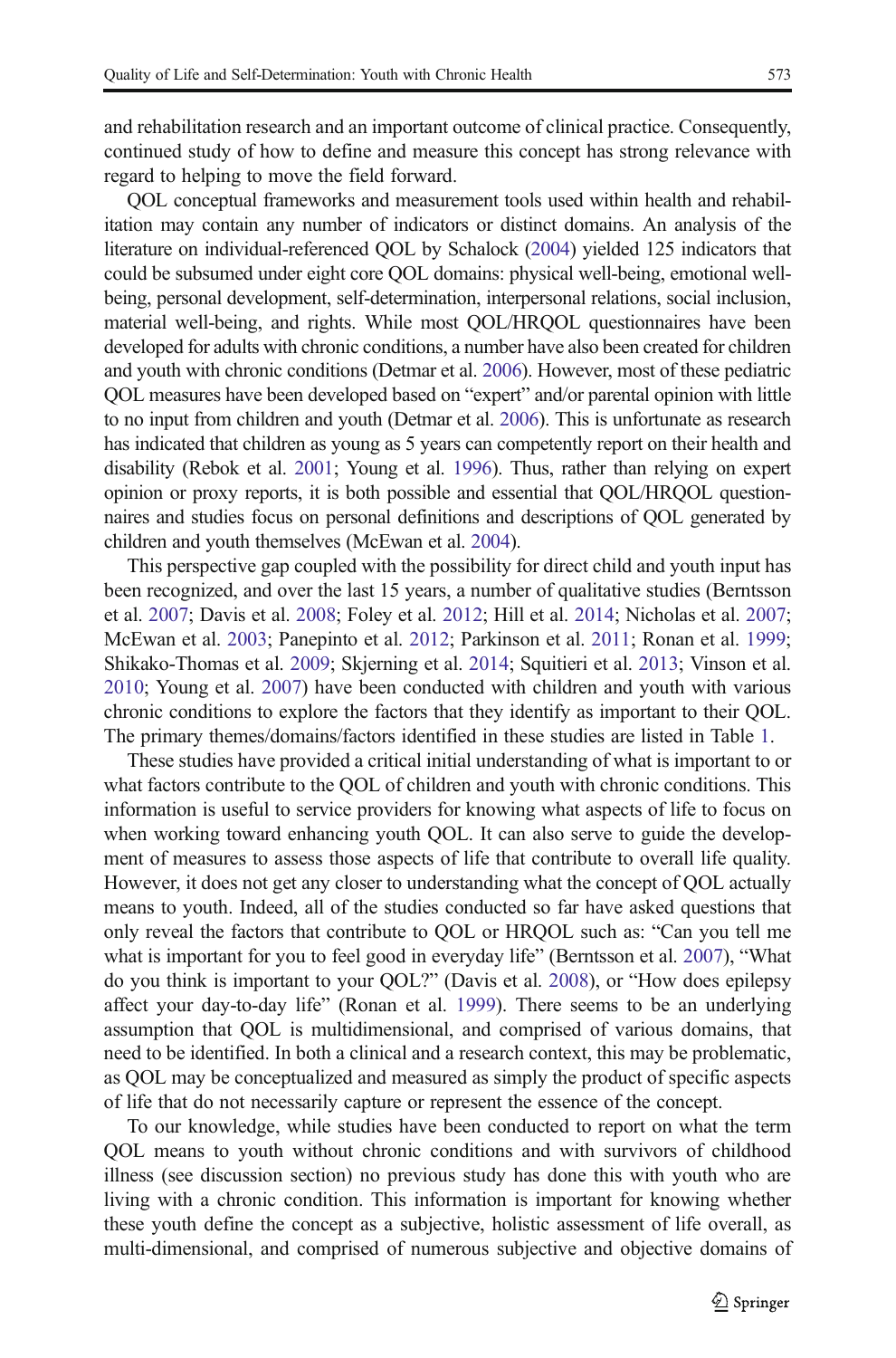<span id="page-5-0"></span>

|                            |      | Table 1 Review of qualitative studies examining QOL for children and youth with chronic conditions |                |           |                                    |                                                                                                                                                                                                                                                                                                                                                                 |
|----------------------------|------|----------------------------------------------------------------------------------------------------|----------------|-----------|------------------------------------|-----------------------------------------------------------------------------------------------------------------------------------------------------------------------------------------------------------------------------------------------------------------------------------------------------------------------------------------------------------------|
| Study                      | Year | Condition/disability                                                                               | Sample size    | Age range | Concept explored                   | Themes/domains/factors                                                                                                                                                                                                                                                                                                                                          |
| Ronan et al                |      | 1999 Epilepsy                                                                                      | 29             | $6-10$    | HRQOL                              | Experience of epilepsy, life fulfillment and time use,<br>social issues, impact of epilepsy, attribution                                                                                                                                                                                                                                                        |
| McEwan et al.              |      | 2004 Epilepsy                                                                                      | 22             | $12 - 18$ | psychosocialdevelopment<br>QOL and | Peer acceptance, development of autonomy, school-<br>related issues, epilepsy as part of me, future                                                                                                                                                                                                                                                             |
| Bemtsson et al             | 2007 | cystic fibrosis, heart disease)<br>Long-term illness or disability<br>(e.g., postcerebral turnour, | 15             | $12 - 19$ | Well-being                         | Feeling of acceptance/disability as a natural part of life,<br>feeling of support, feeling of personal growth                                                                                                                                                                                                                                                   |
| Nicholas et al.            | 2007 | Inflammatory bowel disease                                                                         | 80             | $7 - 19$  | HROOL                              | benefits of social support, personal resources in coping<br>Treatment and symptom concerns, vulnerability and lack<br>of control, negative self-perception relative to peers,                                                                                                                                                                                   |
| Young et al.               | 2007 | Cerebral palsy                                                                                     | 28             | $8 - 13$  | HRQOL                              | relationships with family members other than parents,<br>pain and discomfort, environmental accommodation<br>inclusion and fairness, home life and neighborhood,<br>self and body, recreational activities and resources,<br>Social relationships, home and school environment,<br>of needs                                                                     |
| Davis et al.               |      | 2008 Cerebral palsy                                                                                | 17             | $13 - 18$ | QOL                                | Physical health and physical changes, functioning, pain<br>and discomfort, communication, social well-being<br>of disability, supportive physical environment and<br>emotional wellbeing, and self-esteem, acceptance<br>participation, independence and transitioning,<br>and acceptance, relationships and sexuality,<br>equipment, getting on well at school |
| Shikako-Thomas et al. 2009 |      | Cerebral palsy                                                                                     | $\overline{2}$ | $12 - 16$ | do                                 | cerebral palsy (severity, aging with a disability), family,<br>peers, school, community, perceptions of others,<br>perceptions, self-advocacy, mastery, aspects of<br>pursuing preferences in the face of obstacles<br>Intrinsic strengths (managing challenges, self-                                                                                          |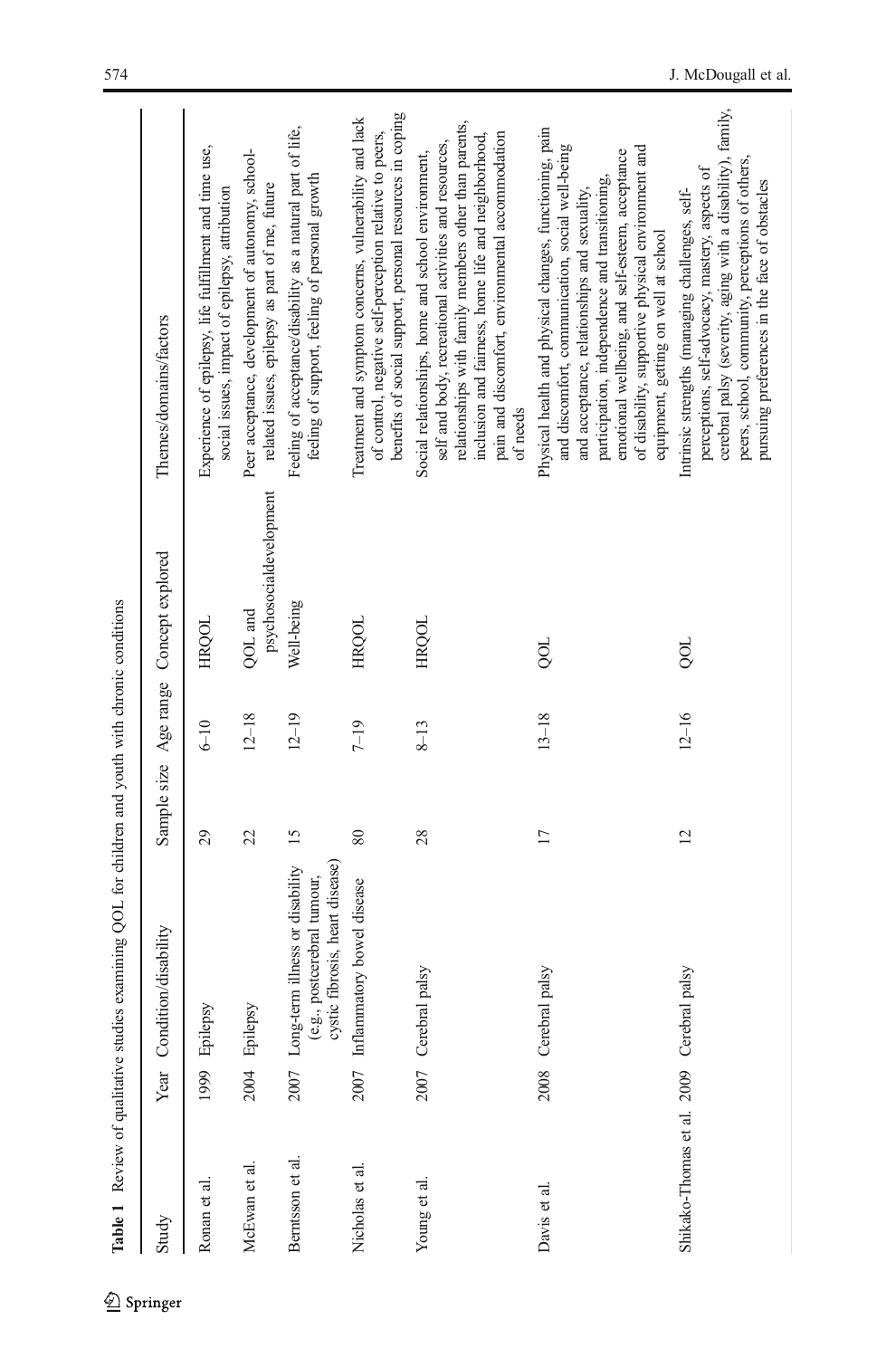| Table 1 (continued) |      |                                                                                  |                 |           |                                        |                                                                                                                                                                                                                    |
|---------------------|------|----------------------------------------------------------------------------------|-----------------|-----------|----------------------------------------|--------------------------------------------------------------------------------------------------------------------------------------------------------------------------------------------------------------------|
| Study               |      | Year Condition/disability                                                        |                 |           | Sample size Age range Concept explored | Themes/domains/factors                                                                                                                                                                                             |
| Vinson et al        |      | 2010 Cerebral palsy                                                              | $\frac{1}{4}$   | $6 - 12$  | QOL                                    | Family, friends, pets, hobbies, physical play, physical<br>health/physical needs, school/education, religion,<br>electronics, entertainment, travel                                                                |
| Parkinson et al.    | 2011 | Cerebral palsy                                                                   | 28              | $8 - 13$  | HRQOL                                  | environment, self and body, recreational activities<br>Social relationships, home environment, school<br>and resources                                                                                             |
| Foley et al.        | 2012 | palsy, autism spectrum<br>disorder, Down syndrome)<br>Disability (e.g., cerebral | 20              | $8 - 16$  | Well-being                             | goals, developing skills), feeling good about oneself<br>Having things to do, good friends, home and family<br>life, anxiety about school performance, managing<br>life issues (coping with peers, striving toward |
| Panepinto et al.    | 2012 | cell disease<br>Sickle                                                           | 13              | $5 - 18$  | HRQOL                                  | and treatment, social relationships, communication<br>(affects school, work, sleep) emotions, symptoms<br>Pain (severity, limiting activities, fear), fatigue<br>with peers, healthcare providers                  |
| Squitieri et al.    |      | 2013 Neonatal brachial plexus<br>palsy                                           | $\frac{8}{2}$   | $10 - 17$ | QOL                                    | adjustment and psychological coping, body image<br>concerns, functional limitations, physical and<br>occupational therapy, pain, family dynamics<br>Social impact and peer acceptance, emotional                   |
| Hill et al.         |      | 2014 Osteogenesis imperfecta                                                     | $\overline{10}$ | $6 - 17$  | HRQOL                                  | Keeping safe, reduced function, pain, fear, independence,<br>isolation/being different                                                                                                                             |
| Skjerning et al.    |      | 2014 Celiac disease                                                              | 23              | $8 - 18$  | HRQOL                                  | future, coping with food, coping with social situations<br>Symptoms, diagnosis process, self-perception, social<br>and emotional impact of disease, thoughts about                                                 |
|                     |      | QOL quality of life, HRQOL health-related quality of life                        |                 |           |                                        |                                                                                                                                                                                                                    |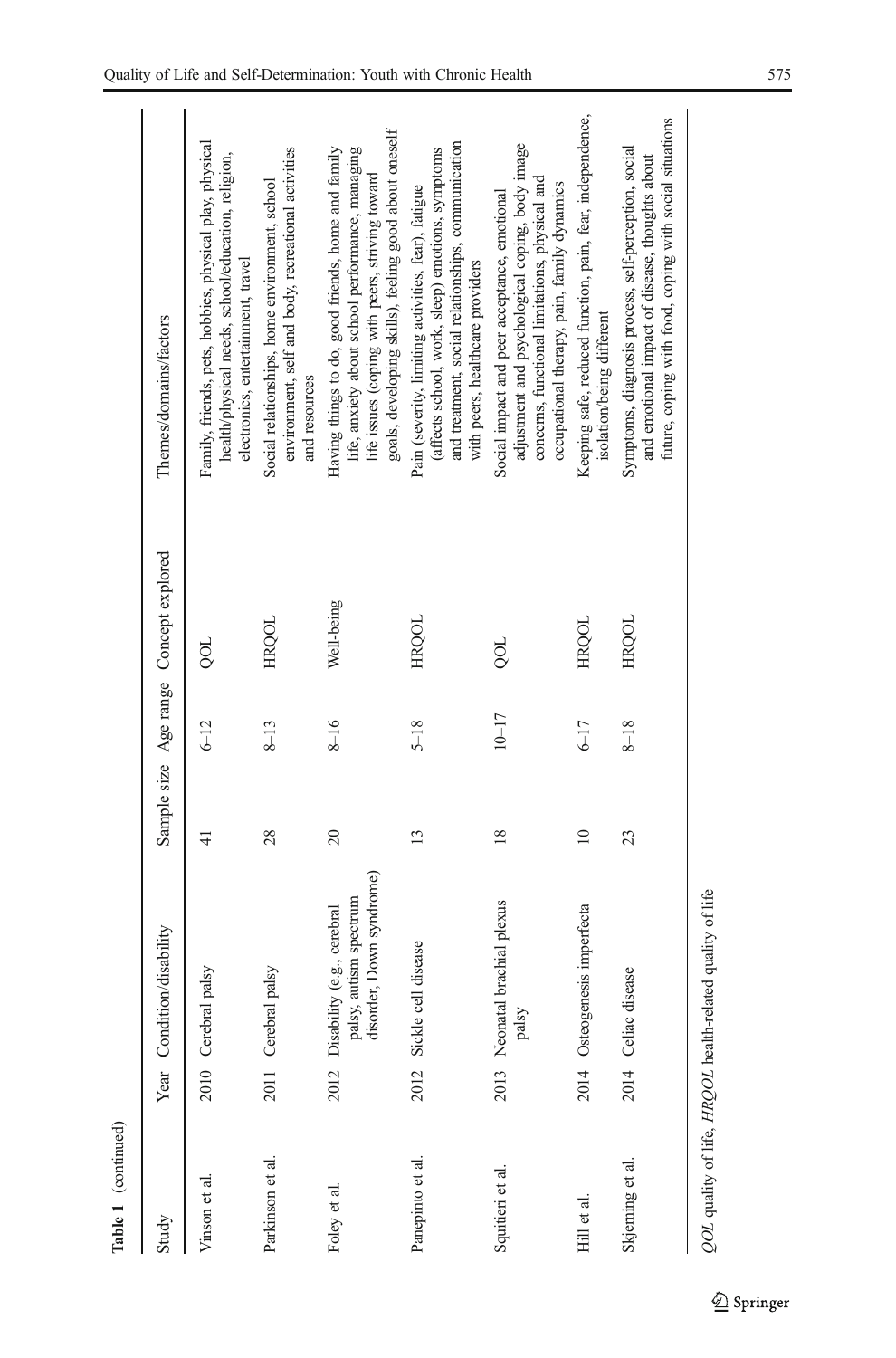life, or as something else altogether. Research that inquires about the exact definition of QOL from the perspectives of the individuals being studied can contribute to important client-based knowledge to the ongoing debate of the meaning of this concept. By extension, it could also provide insight into what QOL measurement approach best reflects the perspectives of persons with chronic conditions, in this case, youth.

Moreover, although a number of previous qualitative studies (Skjerning et al. [2014;](#page-29-0) Berntsson et al. [2007;](#page-27-0) Davis et al. [2008](#page-27-0); Foley et al. [2012](#page-28-0); Hill et al. [2014](#page-28-0); McEwan et al. [2003;](#page-28-0) Shikako-Thomas et al. [2009\)](#page-29-0) have identified concepts associated with selfdetermination (SD) (e.g., autonomy, personal growth, goal orientation, mastery, independence, self-advocacy, future focus) as being important to QOL for youth with chronic conditions, none have inquired further about the meaning or importance of SD to these youth. Indeed, no qualitative studies were found that inquire about SD from the viewpoint of young people with chronic conditions. Such an exploration is relevant since several quantitative studies have indicated a significant positive relationship between SD and QOL for youth and young adults with chronic conditions (Lachapelle et al. [2005;](#page-28-0) McDougall et al. [2010a;](#page-28-0) Nota et al. [2011](#page-29-0); Wehmeyer and Schwartz [1998](#page-30-0)) For example, Nota et al. ([2011\)](#page-29-0) found significant correlations between level of SD and higher quality of life in 1400 adolescents with chronic conditions. Moreover, Wehmeyer ([2005](#page-29-0)) has posited SD to be the core indicator of quality of life. Further, SD is considered to play a crucial role in the successful transition from adolescence to adulthood (Nota et al. [2011](#page-29-0)). Gaining a greater understanding of how youth with chronic conditions define SD, what they think contributes to their SD, how they view the relationship between SD and QOL, and the connection they see between being self-determined and achieving future goals would offer insight into how families, service providers, and society in general can support youth to take personal control of their lives and future as they transition to early adulthood.

#### Purpose

The purpose of this research was to extend on past qualitative studies that have examined the factors that are important to the QOL of youth with chronic conditions. Specific objectives that were addressed in this paper included: (a) understanding what the concepts of QOL and SD mean to these youth; (b) further exploring the factors related to their QOL as well as contributors to their SD; c) investigating whether they think there is a relationship between SD and QOL, and if so, how they would describe that relationship; and d) identifying the future goals of youth and learning how they connect SD with achieving these goals.

#### **Methods**

Ethical approval for the study was obtained from the Health Sciences Research Ethics Board, Western University, London, Ontario, Canada. A qualitative descriptive methodology with semi-structured individual interviews with youth (followed by a focus group with the same youth) was used to address the study objectives (Sandelowski [2000\)](#page-29-0). This approach fits within the broader area of phenomenology which seeks to understand the 'lived experience' of a group of individuals by listening to their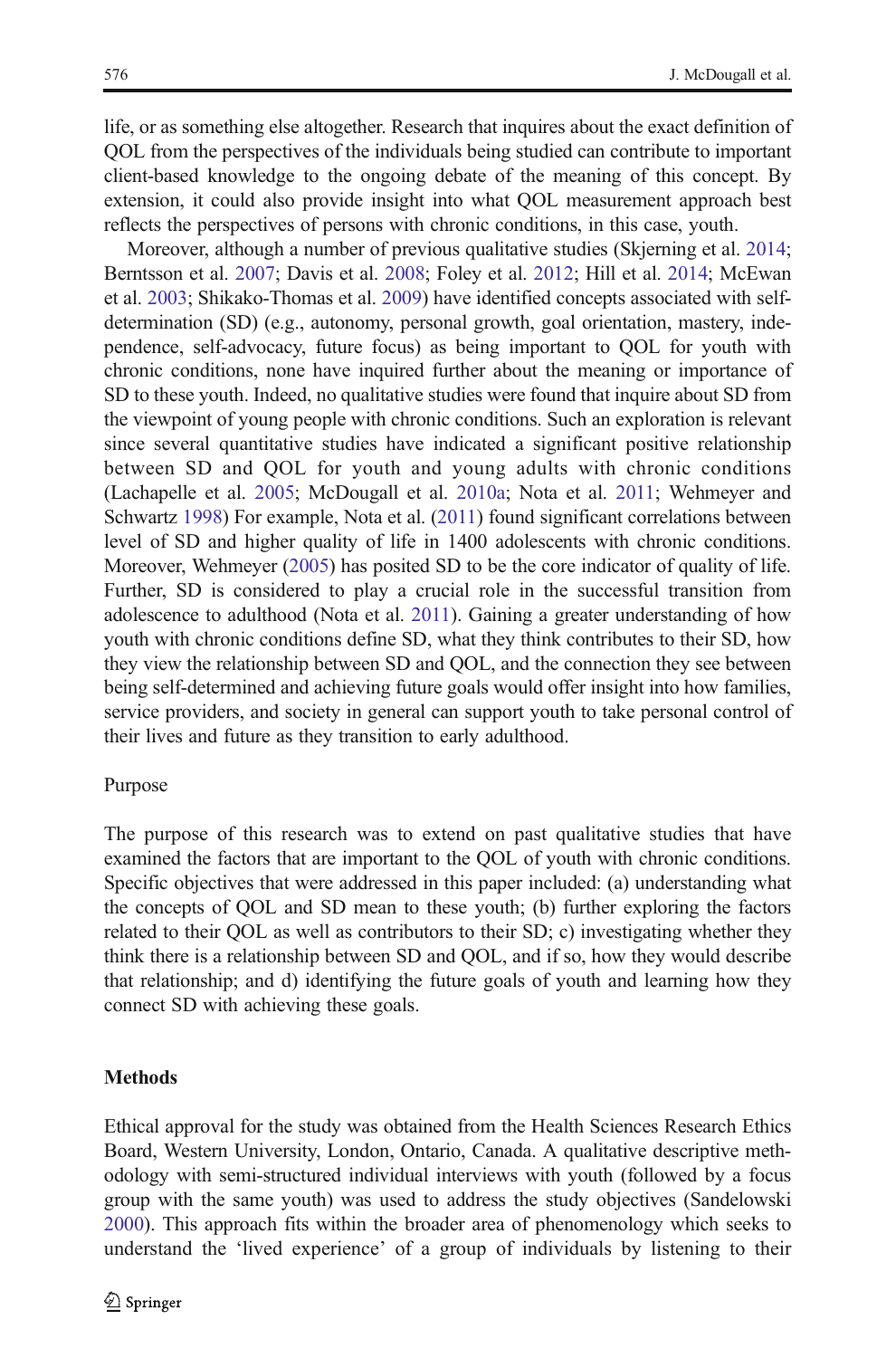perceptions (Creswell [1998](#page-27-0)). Persons who have lived the reality being studied are considered the only legitimate source of data in phenomenology (Baker et al. [1992\)](#page-27-0). Using this design, researchers ask meaning questions to reveal the essence of experience and arrive at a description of the phenomenon as experienced by the individual (Morse and Field [1995](#page-28-0)).

# Recruitment

A purposive sample of youth was recruited from a children's rehabilitation center. Youth between 11 and 20 years of age with any of type of chronic condition for which the center provided services were considered for the study. Those with progressive conditions where life expectancy is decreased were not eligible as these conditions may have unique consequences for QOL. To be eligible, a youth also needed to be able to cognitively understand and respond to questions posed by a study interviewer.

Clinicians at the children's center were provided with information about the study and asked to suggest clients that met inclusion criteria for the study. Potential participants were sent an information package from the center's Quality Management Director. Those who did not return a form declining further study contact were called by a study project coordinator. If they agreed to participate, an interview date was set up.

# Data Collection and Analysis

One of two clinicians (a physical therapist or occupational therapist), each with over 30 years of experience working with children and youth with chronic conditions, carried out an in-depth 60 to 90 min interview with study participants according to a semi-structured interview guide. The interview schedule was developed by the interviewers and the study investigators. The study team had a breadth of backgrounds that contributed to an understanding of child health and well-being (i.e., education, sociology, psychology, theology, physical therapy, occupational therapy, coaching, and rehabilitation). Interviews were conducted in the privacy of participants' homes, with one exception where the participant preferred to be interviewed at the children's center. Parents or other family members were not present for the interviews, again with one exception where the parent remained at the youth's request to help facilitate communication.

Upon arrival at the interview site, the interviewers obtained parent and youth written consent. All interviews were audio-taped. The semi-structured interviews began with closed-ended questions used to collect the youths' socio-demographic and healthrelated information. Next, youth were asked a 'warm-up' question about what they liked to do for fun in their spare time. Questions were linked directly to the study objectives and included: "In this study, we want to get a better understanding about what the term 'quality of life' means to youth. Quality of life means different things to different people. When you think of the term quality of life what does it mean to you?"; "What kinds of things make a difference to your quality of life?"; "Can you tell me about how this makes a difference to your quality of life?" (asked for each factor identified by the youth); "When you think about self-determination what does that mean to you?"; "What things have to be in place for you to be self-determined?"; "Do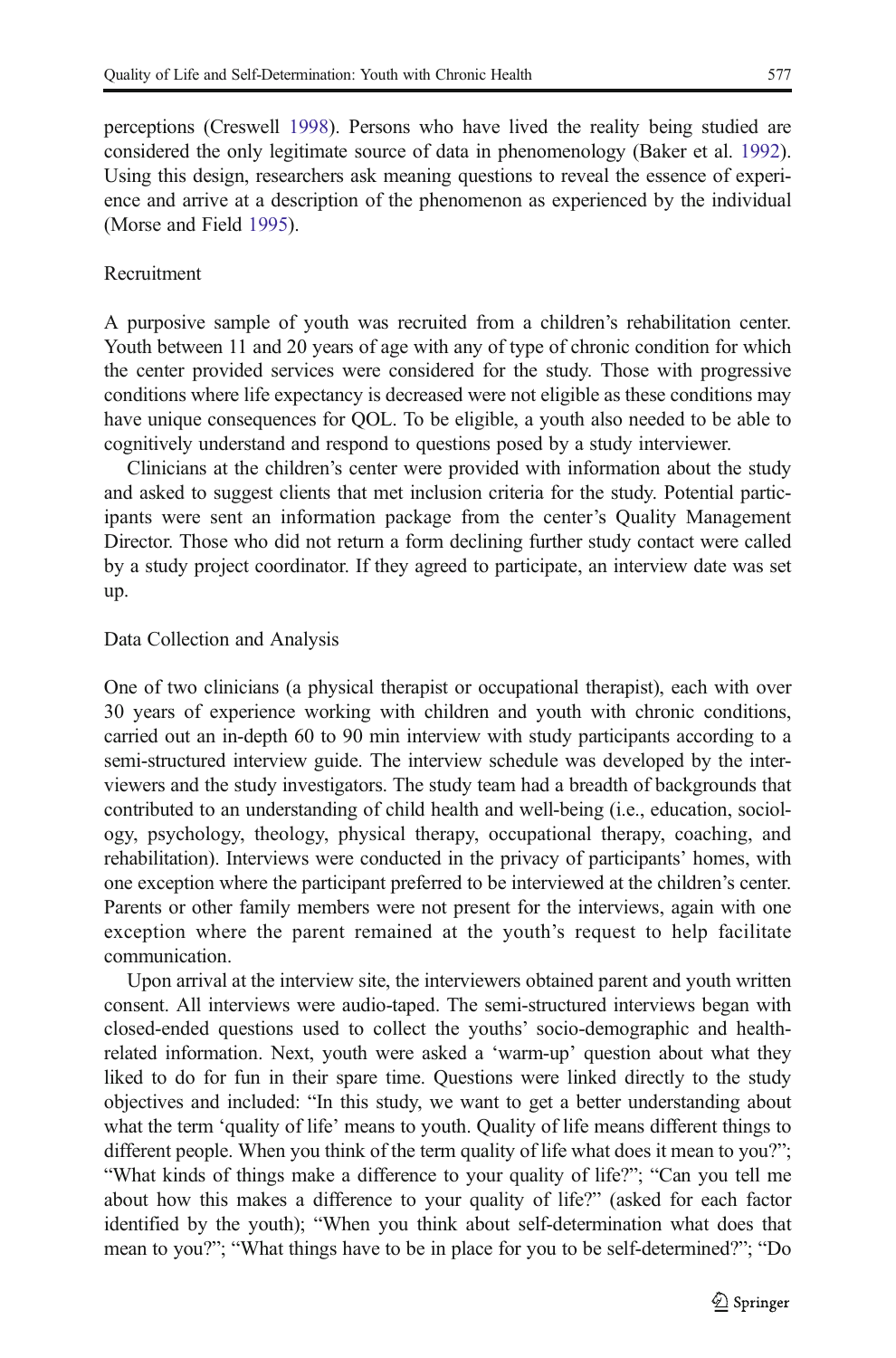you think there is a connection between self-determination and your quality of life?"; and if yes, "How do they connect?"; "What are one or two goals you have for the future?"; and "What connection is there for you between SD and achieving these goals?" Initially, questions about future goals and their connection to SD were not included in the interview schedule. However, after conducting the first two interviews, it was realized that this was an important area of inquiry that should be covered by the study. The follow-up focus group was conducted at the children's center with the same study participants. The group session was designed to let youth further consider, reflect, and expand upon the individual interview findings. The initial categorization and thematic analysis based on the original individual interview data (described below) permitted the development of the questions for the focus group.

The clinician/interviewers used a listening/facilitating style to conduct the interviews and focus group. They were non-directive, following the participants' lead. Affirmative comments were used to reinforce strengths of participants and build rapport and trust. They did not make assumptions about understanding what was said, instead asking for examples and clarification. The pace was slow, leaving time for participant reflection. Questions were repeated or reframed as needed. Expanding phrases were used, such as: "What else?" or "Would you like to you say more about that?" Visual cue cards and sticky notes to highlight key words during the interview were used as needed to help participants respond to questions. Careful attention was given to verbal cues to determine if probing was appropriate, or whether the participants had said all they wanted to or could say.

The recorded interviews and focus group were transcribed by a professional transcriptionist and reviewed for accuracy by the youths' interviewers. They were imported into NVivo10 [\(2012\)](#page-29-0) by one of the project coordinators [MN] who then completed lineby-line coding and the creation of a codebook. One of the study investigators [JM] also read all of the transcripts and checked the codebook for accuracy and comprehensiveness. The research team then began a phase where codes were collapsed and 'meaning units' or groupings of statements began to emerge from the data. Categories and concepts derived from clusters of meaning units were identified within each of the key question areas (i.e., meaning of QOL, factors related to QOL; meaning of SD, contributors to SD; and the connection between QOL and SD; future goals and how SD is connected with meeting those goals).

Trustworthiness of the data was established through a number of processes. Credibility was enhanced within the interview process through the interviewers' use of techniques such as reframing, repeating, and expanding questions as required (Krefting [1991\)](#page-28-0). Members of the research team had extensive experience working with youth who have chronic conditions as well as qualitative research experience (Tsonis and McDougall [2012;](#page-29-0) Hutzai et al. [2009;](#page-28-0) Gibson et al. [2012](#page-28-0); Reid et al. [2011](#page-29-0)).

Credibility was also heightened through triangulation of the data [37]. Earlier, the interviewers [PB and JE] completed a 'high level' coding, where they identified overarching ideas and concepts within each interview. This was compared to overarching factors and themes identified through the process of collapsing codes and exploring in-depth meaning. In addition, a second project coordinator [NE] carried out line-byline coding of three randomly chosen excerpts from three transcribed interviews, and the coding was compared to that of the project coordinator [MN] who originally coded the transcripts.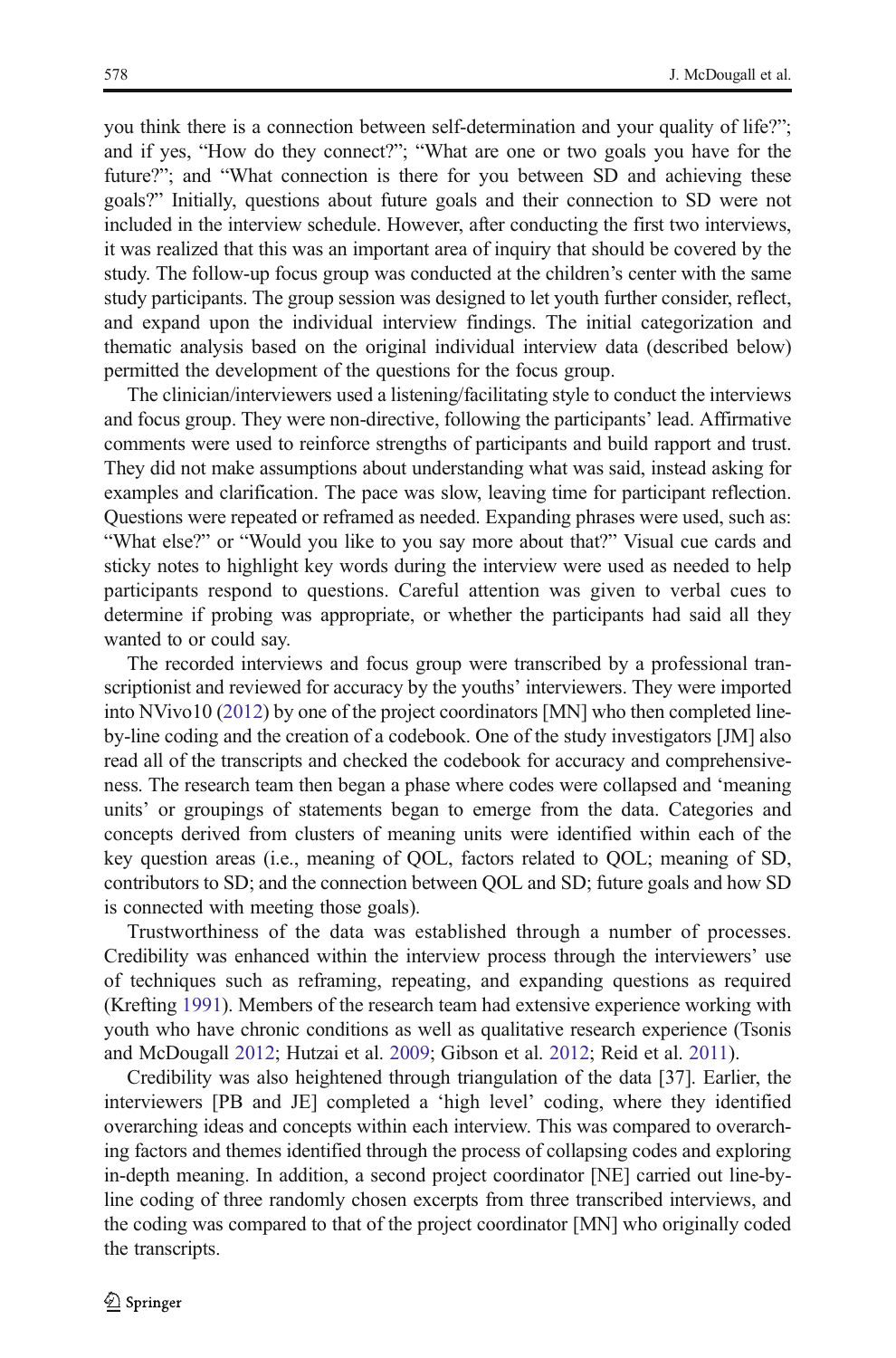Finally, member checking, or checking the data with the research team's interpretations (Krefting [1991](#page-28-0)) was carried out in two ways. Information packages were mailed to study participants summarizing the study findings, and asking them to comment on whether they were reflective of their lived experience. In addition, they were asked if there was anything else they would like to add to what had been found. Also, as noted above, the focus group provided another opportunity for participants to reflect on whether study findings realistically represented the thoughts that they had shared with the interviewers and to potentially offer any new ideas.

#### Results

#### Participants

The original goal of the study was to interview up to 30 children and youth, approximately 15 grade school-aged children and 15 high school-aged youth or older. However, only three school-aged children volunteered for the study, and each had difficulty understanding and responding to the questions related to defining QOL and SD. It was decided, for the purposes of the present article, to focus on analysis of the sample of 15 youth, aged 15 to 20 years (median age= 17 years). Twelve of the youth were in high school, two had finished high school, and one was attending college. Ten were male. Eight had cerebral palsy, three had another type of central nervous system disorder, and four had autism spectrum disorder, with three of these participants having Asperger's syndrome.

#### Member Checking

No new concepts or themes were emerging after interviewing the 15th youth, indicating that informational saturation had been met. The returned mailed responses from individuals and the focus group further confirmed that the youth had provided all relevant information in the interviews. During the focus group, the youth confirmed and agreed as a whole that the interview data was reflective of their lived experience. They reiterated the importance of what had been found with respect to the meaning of QOL and SD, the factors related to those concepts, the relationship between the concepts, and their goals for the future. Despite probing, no novel thoughts arose during the session. Any ideas that emerged reflected those that had been captured in the interviews and could be linked to already existing codes.

#### Coding Agreement

Eighty-six percent agreement was found between the two coders on the three randomly chosen excerpts from three transcribed interviews. Where they did not agree, it was because the second coder had not assigned a code to a line. After they conferred, the second coder agreed that the code assigned by the first coder was suitable.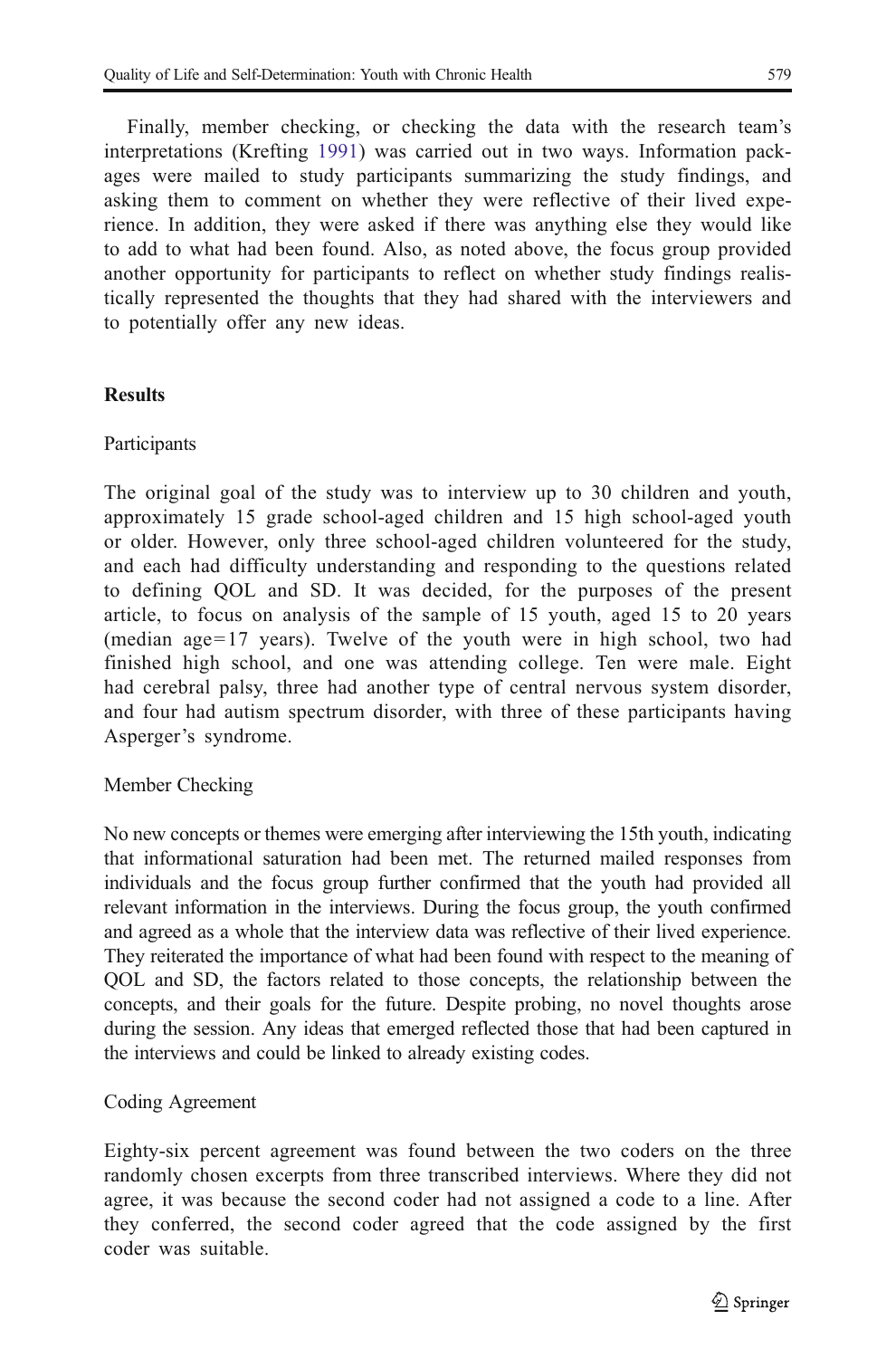# Themes

The themes are presented below according to the study objectives and six key questions. The quotes that are shared reflect the dominant ideas of the participants and also highlight variation in thinking through representation of individual participants' ideas that differed from the others. Table [2](#page-12-0) includes specific participant responses to questions about QOL, SD, and the relationship between the two concepts.

Question 1 "When you think of the term 'quality of life', what does it mean to you?"

# QOL as an Overarching Personal Evaluation of Life Overall

The definitions of QOL provided by the study youth overwhelmingly indicated that they viewed this concept as an overarching personal evaluation of their life (see Table [2](#page-12-0)). For example, participants referred to it as: "How satisfied you are with living."; "How you enjoy life and get the best out of life."; and "How enriched and fulfilling your life is." One youth described QOL as: "The value of your life and how much you think you are enjoying your life, or how good your life is for you."

# Purpose is Important to QOL

A number of the youth saw having a purpose in life as tied to their overall life quality. For example, one youth stated, "Waking up and feeling happy…Having a sense of purpose…also having a job that I feel serves people, or animals, or something like that." Another said, QOL meant to "be a useful person and be happy." Yet another felt that it was, "Making sure that everyone has a good life."

# Self-Determination is Important to QOL

Others spontaneously emphasized the importance of SD to their overall QOL. One participant stated that "you live life to the fullest and you never give up." Another youth said, "Doing the best you can with your circumstances and abilities. And being as, probably, independent as possible and relying on others but not being completely reliant on others." This line of thinking is explained in greater detail below in the responses to the direct question on the link between SD and QOL.

Only one youth mentioned any specific factor or aspect of life within their definition of QOL, that being related to disability/mobility: "How a person lives…if they are in a wheelchair or if they can walk like you and I." One youth did not have a meaning for QOL, even after probes were offered.

Questions 2 and 3 "What kinds of things make a difference to your QOL?" … "Can you tell me about how this makes a difference to your quality of life?"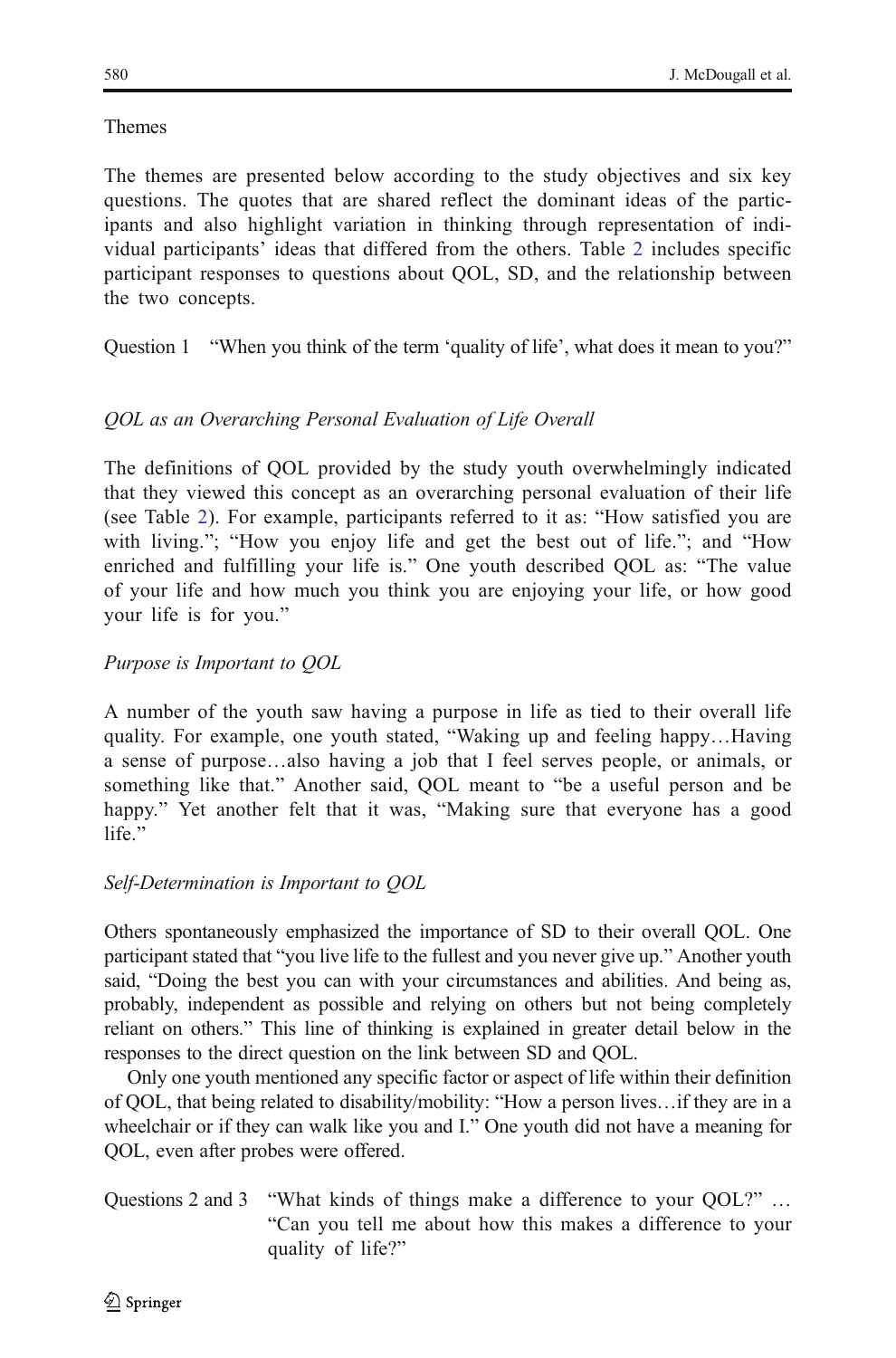<span id="page-12-0"></span>

| Table 2 Participant responses to QOL and SD interview questions                                                                                                                                  |                                                                                                                                                                                                                     |                                                                                                                                                                                                                                                                                  |                                                                                                                |                                                                                                                                                                                         |
|--------------------------------------------------------------------------------------------------------------------------------------------------------------------------------------------------|---------------------------------------------------------------------------------------------------------------------------------------------------------------------------------------------------------------------|----------------------------------------------------------------------------------------------------------------------------------------------------------------------------------------------------------------------------------------------------------------------------------|----------------------------------------------------------------------------------------------------------------|-----------------------------------------------------------------------------------------------------------------------------------------------------------------------------------------|
| QOL definition                                                                                                                                                                                   | Factors related to QOL                                                                                                                                                                                              | SD definition                                                                                                                                                                                                                                                                    | Contributors to SD                                                                                             | Whether/How QOL/SD<br>Connected                                                                                                                                                         |
| "How enriched and fulfilling<br>your life is."                                                                                                                                                   | activities, talking to people<br>Family, friends, recreational                                                                                                                                                      | "You are able to be determined<br>your drive to achieve."<br>in everything you do                                                                                                                                                                                                | Interest, motivation                                                                                           | determined and to reach<br>Yes - "You need to be<br>your fulfillment."                                                                                                                  |
| et. How you enjoy life and get<br>the best out of life."                                                                                                                                         | school, and being independent<br>Sports teams, friends, family,                                                                                                                                                     | not giving up and always trying<br>and not letting other people<br>say you can't do that and<br>'Knowing you can do that<br>your best."                                                                                                                                          | teachers, educational<br>Guidance counselors,<br>assistants                                                    | Yes - "You have more options."                                                                                                                                                          |
| "Making sure that everyone<br>has a good life."                                                                                                                                                  | anything can affect QOL<br>Parents, food on the table,                                                                                                                                                              | things that you need to get done<br>"To will yourself to get the<br>done."                                                                                                                                                                                                       | things done, caring<br>Self-reliance, getting<br>for yourself                                                  | Yes - "It sets you [up] for what<br>you're going to do in the fu<br>ture."                                                                                                              |
| "You live life to the fullest<br>and you never give up."                                                                                                                                         | Support from friends at school,<br>family, doing well at school<br>EA and resource teacher,                                                                                                                         | determined in whatever they<br>do, whether it's sports or<br>"That one's self should be<br>school or [anything]."                                                                                                                                                                | teachers, EAs, and<br>Understand the task,<br>friends, hands-on<br>support from<br>activities                  | Yes - "Because when you're<br>free and independent, you<br>feel really good about<br>accomplishing tasks."                                                                              |
| "To be alive."                                                                                                                                                                                   | places, being human, being<br>More wheelchair accessible<br>loved                                                                                                                                                   | "Like I am determined to get<br>out of school."                                                                                                                                                                                                                                  | Go out on your own                                                                                             | Yes - "Just being freer."                                                                                                                                                               |
| as possible and relying on others<br>"Doing the best you can with your<br>circumstances and abilities. And<br>being as, probably, independent<br>but not being completely<br>reliant on others." | a good laugh, doing well in school<br>talking with others and having<br>being able to take the transit<br>how you come off to others,<br>How you feel about yourself,<br>learning new things,<br>gives independence | a task or something you want<br>to do in life, sort of without<br>"Doing the best you can do at<br>of did it yourself with, like<br>than others, or it takes you<br>longer, as long as you sort<br>minimal involvement of<br>have to do it differently<br>giving up. Even if you | Support for what you<br>people at school,<br>do from family,<br>friends, and<br>resources<br>want to<br>school | perception that your quality of<br>accomplishment that you've<br>done things yourself, you're<br>probably going to have this<br>Yes - "If you have a sense of<br>life is a lot better." |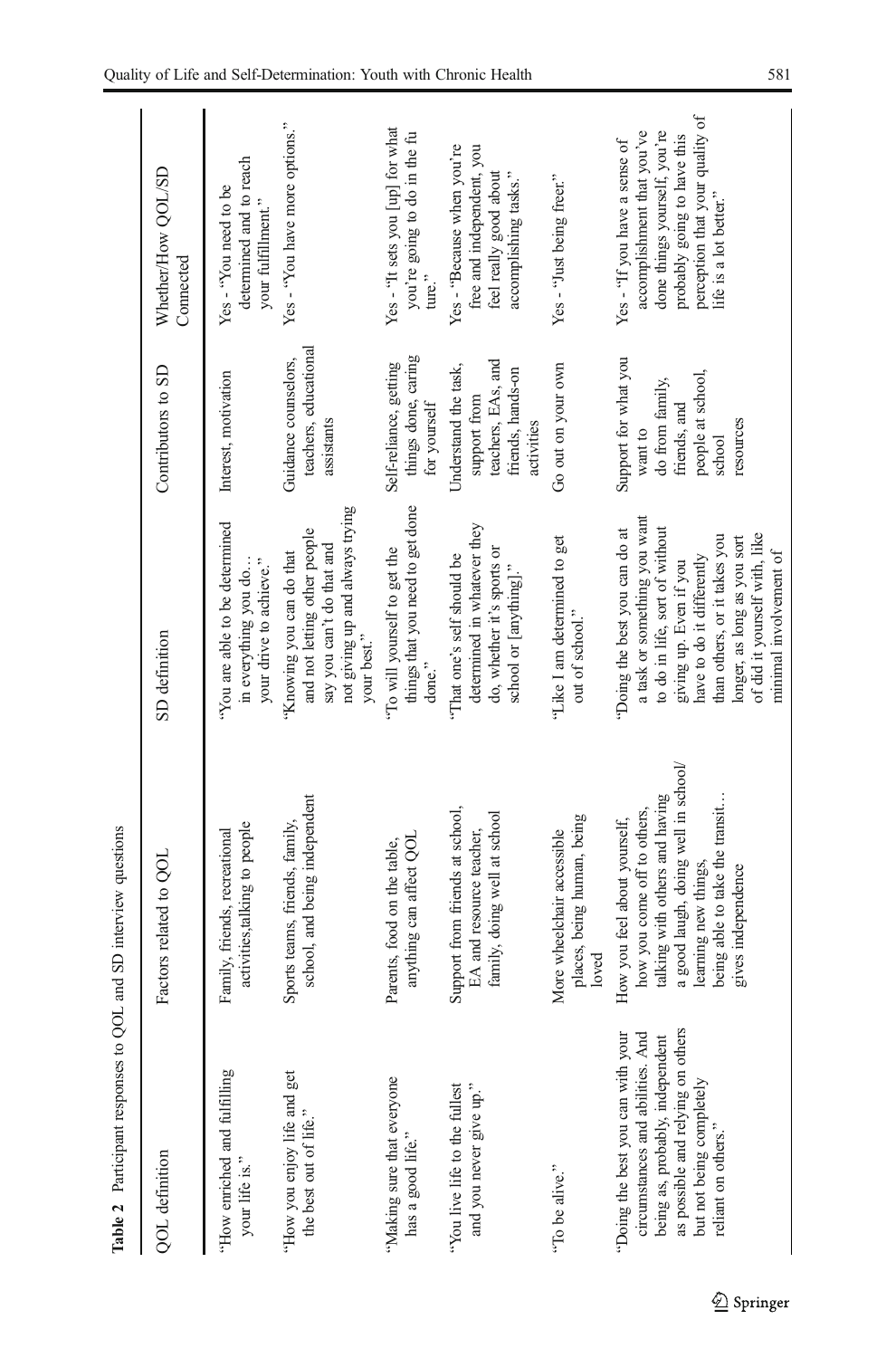| QOL definition                                                                                                                                       | Factors related to QOL                                                                                                                                                     | SD definition                                                                                                                                                          | Contributors to SD                                                                                                                                                           | Whether/How QOL/SD<br>Connected                                                                                                                                |
|------------------------------------------------------------------------------------------------------------------------------------------------------|----------------------------------------------------------------------------------------------------------------------------------------------------------------------------|------------------------------------------------------------------------------------------------------------------------------------------------------------------------|------------------------------------------------------------------------------------------------------------------------------------------------------------------------------|----------------------------------------------------------------------------------------------------------------------------------------------------------------|
| "Waking up and feeling happy<br>Having a sense of purpose<br>also having a job that I feel<br>serves people, or animals,<br>or something like that." | Having a good support team,<br>talking with teens through<br>similar situations, writing                                                                                   | up for what you want, and<br>others, like not having to<br>"Being determined, like not<br>backing down. Standing<br>what you need as a<br>rely on others."<br>person." | Self-confidence, having<br>achieve your goals,<br>not being afraid to<br>your goals, having<br>ask for assistance,<br>people believe in<br>people help you<br>accessing care | confidence went down, my<br>ability to be self-confident<br>Yes - "because as my self-<br>went down as well."                                                  |
| "How a person livesif they are<br>in a wheelchair or if they can<br>walk like you and I."                                                            | Mom and Dad, IEP at school                                                                                                                                                 | Did not know                                                                                                                                                           | own, able to keep up<br>Buy a house on your<br>your own house                                                                                                                | Yes - "Because you are able<br>to do more things."                                                                                                             |
| "How satisfied you are with living."                                                                                                                 | family, access to basic necessities,<br>level of education, resources to<br>to do, a job you enjoy, friends,<br>Being able to do what you like<br>go farther with learning | "Being motivated to achieve<br>your goals."                                                                                                                            | being able to express<br>to live independently<br>opinion, being able<br>Motivation, interest,                                                                               | Yes - "If I'm not motivated<br>I sort of stagnate I guess."                                                                                                    |
| "It makes me feel good."                                                                                                                             | family, family dog, new walker<br>Friends, getting out, shopping,                                                                                                          | Did not know                                                                                                                                                           | make hand stronger,<br>Computer, accessible<br>sink, exercises to<br>automatic garage<br>door                                                                                | Yes - "Because I like to try to be<br>as independent as possible."                                                                                             |
| how much you think you are<br>"The value of your life and<br>or how good your life is<br>for you."<br>enjoying your life,                            | parents, knowledge,<br>Friends, learning,<br>health                                                                                                                        | what they can to be all they<br>can be. To strive through<br>"One's willingness to do<br>it good, bad, ugly."<br>any situation, be                                     | Willpower, make your<br>own food, pay your<br>transportation<br>own rent,                                                                                                    | for you to have a quality life."<br>improve yourself and improve<br>the circumstances around you<br>Yes - "You need to have self-<br>determination in order to |

Table 2 (continued)

Table 2 (continued)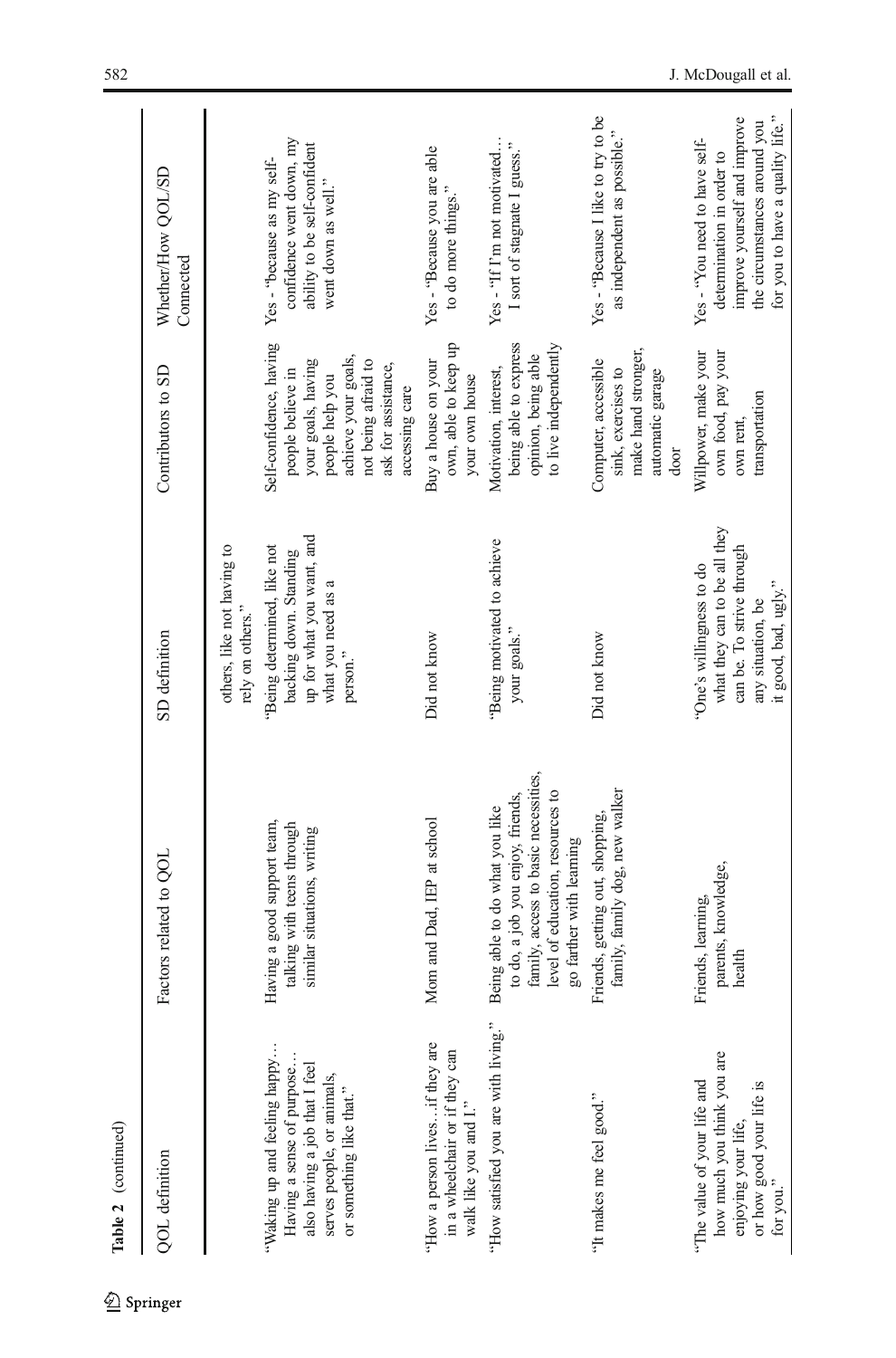| <b>QOL</b> definition                                              | Factors related to OOL                                                                                                 | SD definition                                  | Contributors to SD                                                                                        | Whether/How QOL/SD<br>Connected                                           |
|--------------------------------------------------------------------|------------------------------------------------------------------------------------------------------------------------|------------------------------------------------|-----------------------------------------------------------------------------------------------------------|---------------------------------------------------------------------------|
| "What you do in life."                                             | Friends, family, a good job                                                                                            | "To have enough confidence<br>to be yourself." | mother, learning from<br>Myself as a person,<br>siblings                                                  | people to influence who you<br>Yes - "You don't want other<br>should be." |
| To go do more better things<br>with my life, living on my<br>own." | friends, family, eating out, nice<br>hygiene, being nice to people,<br>Eating healthy, grooming and<br>bed to sleep in | Did not know                                   | Making decisions and<br>setting your mind,<br>communicating<br>with others                                | number one priority for me."<br>Yes - "Independency is like a             |
| <b>Did not know</b>                                                | Go see hockey, friends, help<br>other people                                                                           | Did not know                                   | Having choices                                                                                            | Did not know                                                              |
| Be a useful person and<br>be happy."                               | Away from parents, independence,<br>hang out with friends, getting a<br>high job                                       | "I make my own choices."                       | getting an apartment<br>Freedom from parents,<br>help from people,<br>help you work on<br>places that can | choice of what I think I'm<br>Yes - "I can make my own<br>good at."       |

Table 2 (continued)

Table 2 (continued)

QOL quality of life, SD self-determination, Definitions of QOL/SD and answers to how they are connected are verbatim quotes; factors related to QOL and contributors to SD is summarized information pulled from the transcrip QOL quality of life, SD self-determination, Definitions of QOL/SD and answers to how they are connected are verbatim quotes; factors related to QOL and contributors to SD is summarized information pulled from the transcripts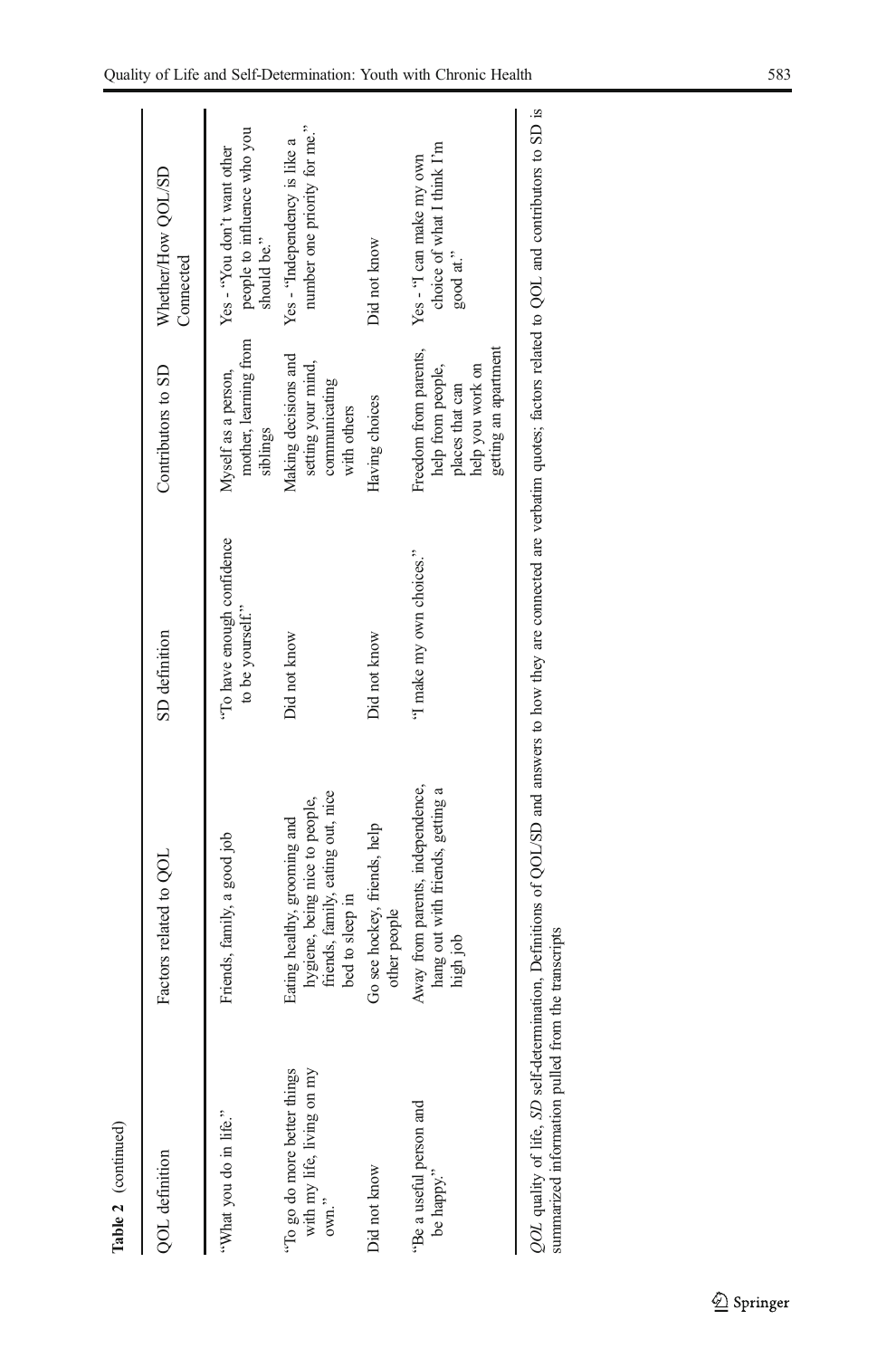Regarding the things that youth reported to be related to their QOL, five overarching themes emerged: relationships; supportive environments; doing things; personal growth and moving forward, and self-understanding/acceptance of disability.

#### Relationships

Most youth mentioned family, parents, or siblings as important to their QOL. The importance of family pets was also stated. A number of youth explained that their family was helpful with respect to their disability. One youth felt his family was important "because you know, I have a disability, and need help with a lot of things." The youth said it was also good spending time with family and learning from them... "you know, my Mom and Dad, but I can throw my siblings in there too, [be]cause, you know, they teach you to love too." Another youth commented that family "goes out of their way, like…my Dad built me my desk, he built me my dresser…and my Dad went all the way up to…to get the [wheelchair] van." One participant stated that his father "taught me to be very responsible…my mother she's taught me to express myself and to be very understanding and supportive of others." Another expressed "Having a good time together [with family]."

Some participants expressed mixed feelings about being with family and wanting to be independent. One youth said, "I'm not being myself, [when I say to my parents] I don't want to live here", but at the same time was frustrated about not being able to meet age-expected milestones: "I can't get my driver's license, my Dad said I can't." Another youth said more wheelchair accessible places would mean "I won't need my Mom or Dad around every day." One participant stated, "As long as I am away from my parents, [be]cause my Mom and my Dad always, they lecture me a lot."

The majority of youth identified friends as being important to their QOL. As one youth explained, "I like spending quality time with people my own age." Friends, like family were often seen as being helpful and supportive. One participant talked about how "friends give you acceptance, encouragement, someone to talk to, [and] someone to learn from." Talking with teens in similar situations was seen as important. As one youth explained, "because then I feel like I'm not the only one that may struggle in this area, so I like it, because then I don't feel so alone in my struggle." Another youth named several friends and what they had taught him, and concluded, "And I believe that's it, that's what all my friends have taught me, to have good quality in my life." While not a dominant comment, some expressed interest in romantic relationships. Quality of life was improved by "having someone special in your life, and I think you know what I am talking about." said one participant. One youth said he had a girlfriend, and that it made a big difference to his QOL.

Some participants reported wanting more close friends. One youth said he would like "more friends…having their actual phone number so you can talk to them, having them over, even for 5 min is priceless." Others experienced bullying. One youth commented, "I haven't let harmful words bring me down because bullies, they just want someone that it harasses." Another said, "oh there was all this bad stuff when I was 16, 17, being like harassed, rude, being spat at and all that, hit."

The importance of people other than family or same-age friends to their QOL was described by youth. "Having a good support team that support my goals and my vision of what I want to happen in life" was identified as making a difference to QOL by one youth. Tangible and emotional support from teachers and other staff at school such as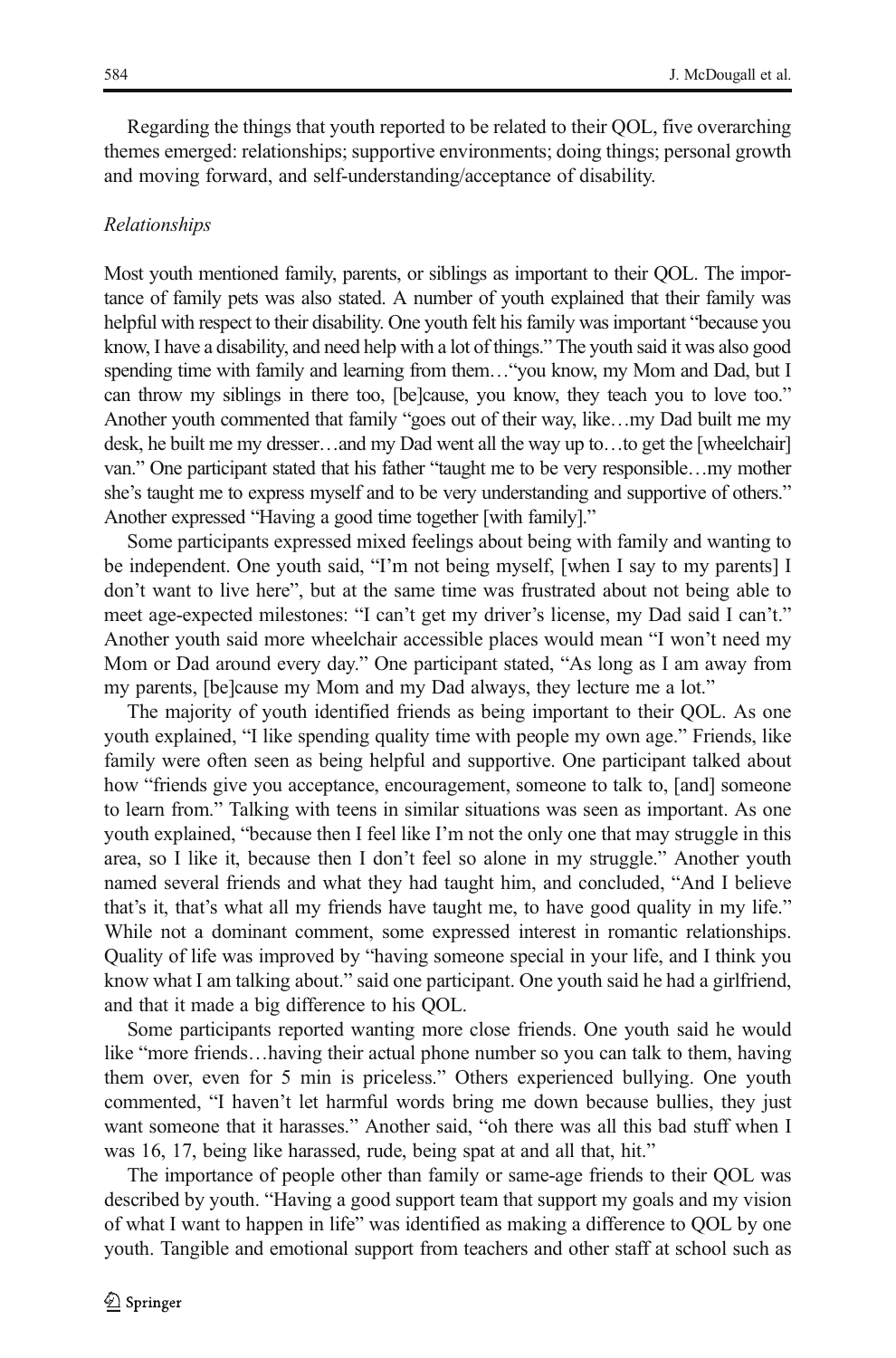educational assistants (EA) was mentioned by several youth. One said that "just knowing that, like, my guidance counselors, teachers, EAs, like staff, are there when you need them." Conversely, one youth was happier when he no longer needed an EA, and another was pleased when his EA was changed, "I couldn't be myself because my EA was really boring, and that eventually leaked into my personality which wasn't the real me."

While youth appreciated the support they received from others, some also mentioned that "being nice to people" and "helping other people" was important to their QOL. One youth commented, "I don't think it's enough to just be happy as a person until you've done something for someone else. I couldn't be happy without knowing that I've made others happy as well."

#### Supportive Environments

Youth identified several environmental aspects of the home, school, and community as making a difference to their QOL, such as availability of resources, physical accessibility and overall social supportiveness. Youth mentioned appreciating the comforts and security of home such as, "[parents] always make sure there is food on the table" and "having a nice bed to sleep in." School resources and supports were talked about by many youth. One youth said that "it just makes school more enjoyable if you take advantage of the resources that are available." Another participant commented that the "career planning and those supports at school" increased QOL. On the other hand, when high school was finished, he said he "lost the structure in my days...I lost...the social aspect of my life." However, when transitions went well, the result was one of higher QOL. One youth commented that the high school environment encouraged independence. As she explained, "in public school, it seemed you were kind of told what to do, and in high school you're on your own." Another felt that starting university improved her QOL because she "made a lot more friends and, like, my knowledge base has increased."

Summer camp was also mentioned by some participants as a place to gain independence as well as make new friends. One youth commented, "Those were definitely a really good rock solid support system [be]cause I had people who actually wanted me there." However, as with school, aging out of camp "was a real wake-up call, it hit me like a ton of bricks thinking that I'm too old for this now." Proximity to services was helpful. One participant explained that moving from a rural to an urban setting improved his QOL "because we were much closer to facilities around town."

Having "more wheelchair accessible places" was mentioned as important to QOL by several youth. Sometimes, lack of accessibility worked in a youth's favor, such as when one young woman went to see a play with her school classmates, "The other kids got to go on the [bus], and I couldn't because it is not accessible, but [the train] is better." Transportation, equipment, and medication were mentioned by several participants as improving QOL. For example, one youth said her sixteenth birthday was exciting because one of her presents was a "wheelchair van [be]cause it had a bow on it." One youth commented that "the pill I'm taking right now…I feel is a great improvement." However, when he was on the wrong medication, "that was terrible. It was, like it did the opposite effect."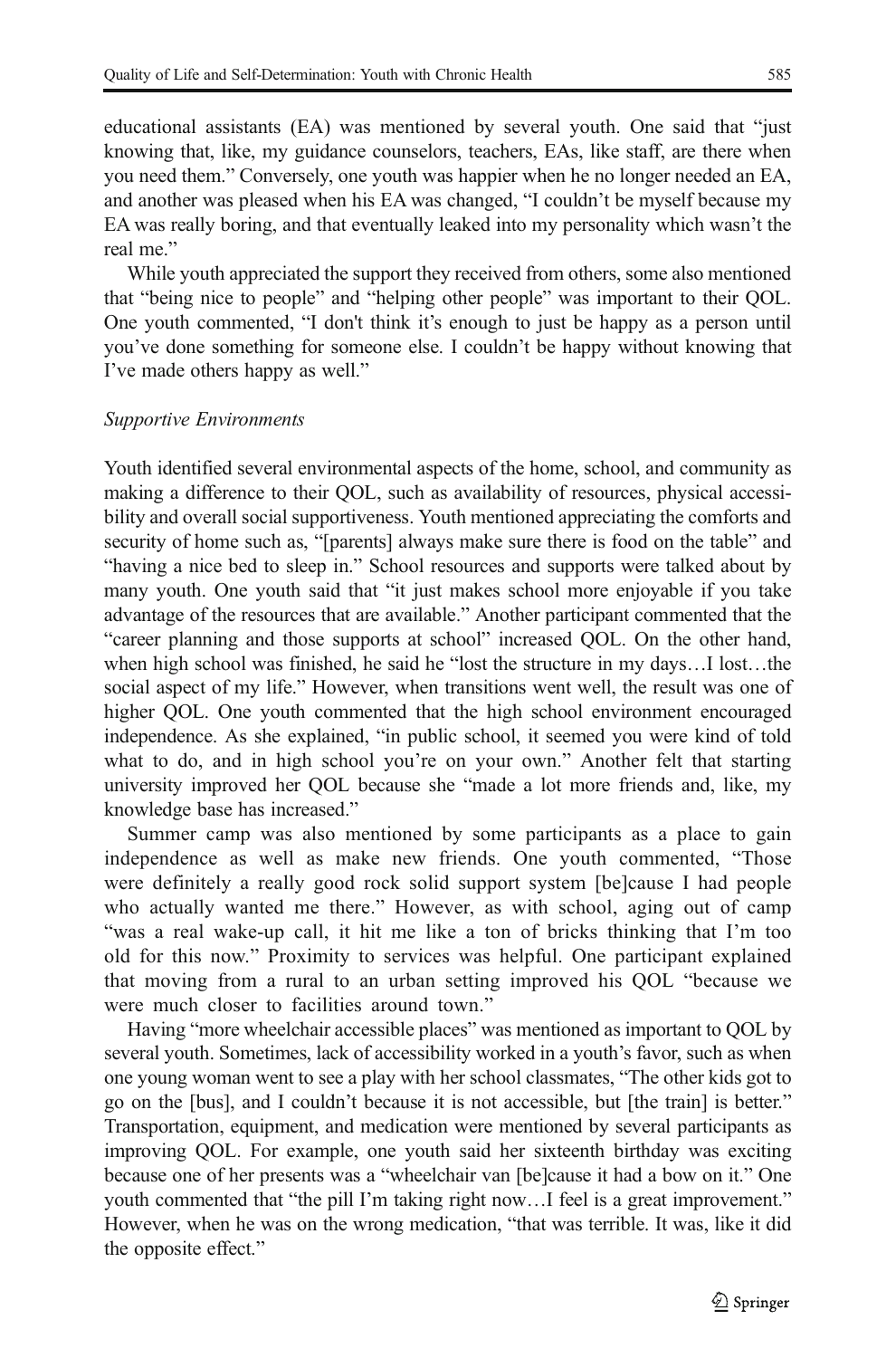#### Doing Things

Youth often mentioned taking part in leisure and recreational activities as enhancing QOL. One participant enjoyed "events that are going on, you know that's going on around the city, you know, movies, the mall, mmm, dances, even going to [the donut shop]." Another commented that she "liked the mall...shopping, getting out of my house so Mom can have her quality time."

A number of youth brought up enjoying sports and being on sports teams or playing games as benefiting their QOL. One youth said going to the gym and playing wheelchair basketball contributed to his QOL and that, "I'm actually better at wheelchair basketball than regular basketball." Another youth enjoyed "going to [hockey] games. Yeah, my friend has season's tickets." One participant stated, "It's always fun to laugh with my friends and sometimes we all just get together and play a game Dungeons and Dragons, which is really fun [be]cause they are all very humorous about the game, but they're also very good players."

#### Personal Growth and Moving Forward

Learning and doing well in school was very significant to the QOL of youth. One youth explained, "For me, if I'm doing well in school, then I sort of know that in a sense I'm doing something right and I don't know, it's sort of proof on paper that I'm doing well in life and that sort of thing." Another talked about his experience in a co-op: "You don't think you're needed at a co-op or anything. Then I realized, like, when you go to co-op you are needed and the teachers have given me more tasks because they can trust me more with it and that makes me feel important." This youth was the first to graduate among his siblings, "and that was a really important goal to graduate from high school with honors was an extra for me. If I can do this, then I can do this and that."

Participants saw getting a higher education as a definite stepping stone toward good QOL in future. One youth said, "I would focus on my work better if I go to college. I would work harder." Another explained that college would make a difference in his QOL because "I'll be able to go to like, a lot more jobs will be open to me." The exuberance of one participant when describing his acceptance to college is telling of its importance to his QOL: "[I was] really excited especially when my Mom woke me up at 8 o'clock in the morning and said, very calmly, 'by the way you've been accepted into college.' Yeah, but that was all she had to say and I jumped out of bed and I started hooting and hollering and showed my Dad! I was happy!"

#### Self-Understanding/Acceptance of Disability

An understanding of self that was rooted in an acceptance of disability was identified by several participants as positively affecting their QOL. One youth noted, "There are some people with disabilities who think…'why was I born like this'…You can't feel sorry for yourself because there is always going to be somebody worse off." Another explained, "There's people that give you a label, and there's people that won't touch you, but ultimately it's not their fault, they're just not educated, or they're just… they're not educated about that. Or they just think they should treat everybody in a wheelchair like that. But it's not their fault, you can't get mad at them for, like, that, it's not a big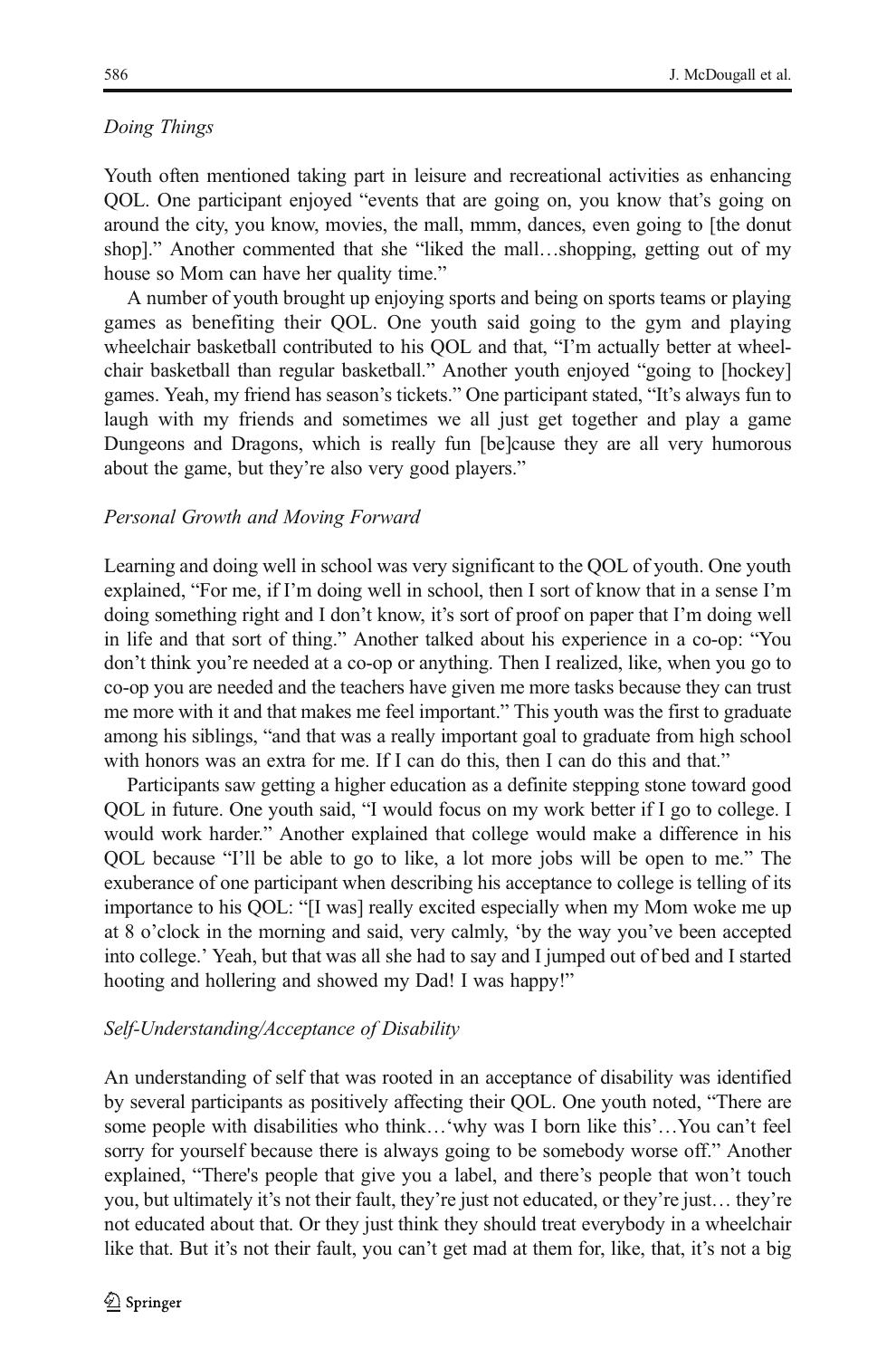deal…I'm just happy." One participant exclaimed, "You know what? Asperger's is actually a good disorder, did you know that? It makes you like very smart. As long as you get the [obsessive compulsive disorder] and the anxiety treated down, you will be everything positive." Yet another said, "I know I have a disability, but I'm still able to do a lot of things."

Question 4 "When you think about "self-determination" what does that mean to you?"

# Independence, Freewill, Believing in Yourself

For youth, the meaning of SD was tied to a personal sense of self, independence, and freewill (see Table [2\)](#page-12-0). One youth defined SD simply as, "being determined, like not backing down. Standing up for what you want, and what you need as a person." Another stated, "I make my own choices." One youth defined it in terms of having "enough confidence to be yourself." Four of the participants did not have an immediate definition of SD, but when given probes, two of the youth responded as such: "I choose to play my games, food, pick my clothes." and "Yeah, that's what I want to do too, like moving out, out of my house."

# Goal Achievement

Some included goal achievement in their definition of SD. One youth said, "Being motivated to achieve your goals." Another stated, "Like I am determined to get out of school." Still another youth explained, "That one's self should be determined in whatever they do, whether it is sports or school or [anything]."

#### Perseverance and Willpower in the Face of Challenges

Others described SD as perseverance and willpower in the face of challenges. One youth stated: "Doing the best you can do at a task or something you want to do in life, sort of without giving up. Even if you have to do it differently than others, or it takes you longer, as long as you sort of did it yourself with, like minimal involvement of others." Another participant thought SD was "One's willingness to do what they can to be all they can be. To strive through any situation, be it good, bad, ugly."

Question 5 "What things have to be in place for you to be self-determined?"

Three general theme areas were identified by youth as contributing to their SD: personal strengths, interdependence, and functional independence.

# Personal Strengths

Most youth described personal strengths as contributing to their SD, such as being independent, having willpower, perseverance, self-reliance, confidence, motivation, a desire to achieve, skills, and an understanding of their goals. Indeed, aspects of self were what emerged primarily in their definition of SD. One youth commented, "When I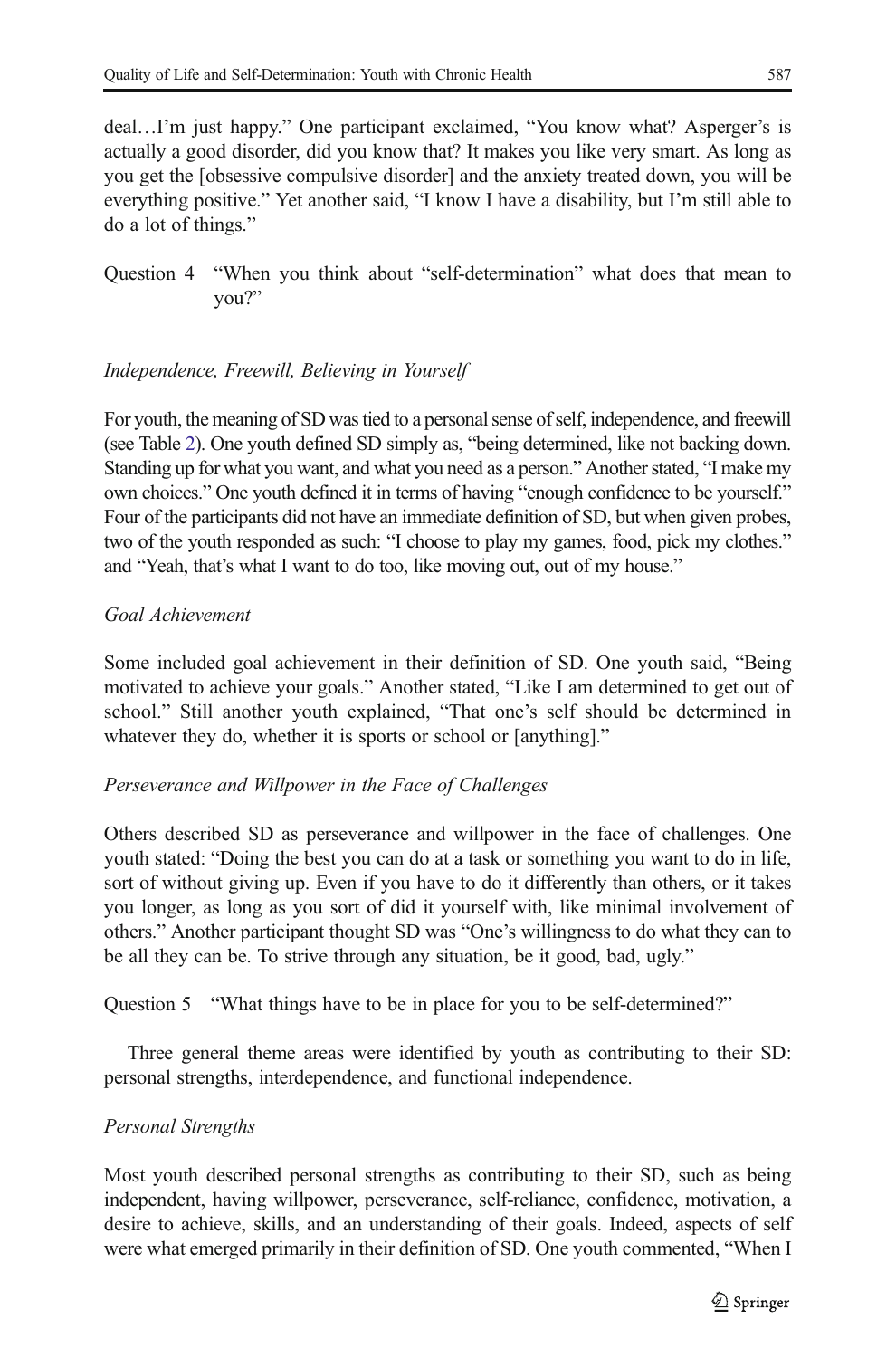realized that the circumstances of the way I'm living are not up to what I want then I just have to have the willpower to give myself the self-determination to get through this and to find a way to improve myself and the way I live." Another youth said, "If I want something, my mind's set on it, I can do whatever I want, my mind's set on it.

# Interdependence

Although youth were clear that intrinsic aspects of themselves contributed to their SD, many were also quick to mention how other people helped them to be self-determined. Support to be able to function autonomously was seen as important. As one youth said about what needed to be in place for him to be self-determined, "probably the support of my family and friends, and them, like helping me with whatever goal that I'm doing, or just being supportive of what I want to do and not telling me that can't do it, and the support of the people at school." Another participant stated that "having people that believe in my goals, having people that can help me achieve them and the ability not to be afraid to ask for that assistance." One youth felt that he had, "to be able to understand the work that needs to be accomplished, and the support from my teachers and EAs and friends." One youth described being inspired by "other people and wanting to do that too." "Being a valued member of making decisions" was mentioned by another participant. One youth saw helping others as important to his SD, and said about the study interview: "I want this to help people and that's actually why I decided to do it."

# Functional Independence

Being able to get around on one's own, take care of one's self, and communicate freely with others was seen as supporting youths' self-determination and was facilitated by accessible transportation and resources. One youth said "soon I'll be getting a form of motor transportation that I can use myself. Not my own car, but one of those scooters, you know, with the pedals. That'd be nice to have [be]cause then it'll get me from A to B without having my parents wake up." Having a computer, an accessible sink, and an automatic door opener were other things mentioned by another youth. Some youth identified access to services that would facilitate independent functioning at home and in the community as contributors to SD.

Question 6 "Do you think there is a connection between SD and your QOL … and if, yes, how do they connect?"

# SD Leads to Good QOL

All but one youth felt that there was a connection between their SD and QOL (see Table [2](#page-12-0)). One participant said, "You need to have self-determination in order to improve yourself and improve the circumstances around you for you to have a quality life." Another explained, "If you have a sense of accomplishment that you've done things yourself, you're probably going to have this perception that your quality of life is a lot better." Yet another said, "When you're free and independent, you feel really good about accomplishing tasks." Participants also saw a link between SD and their future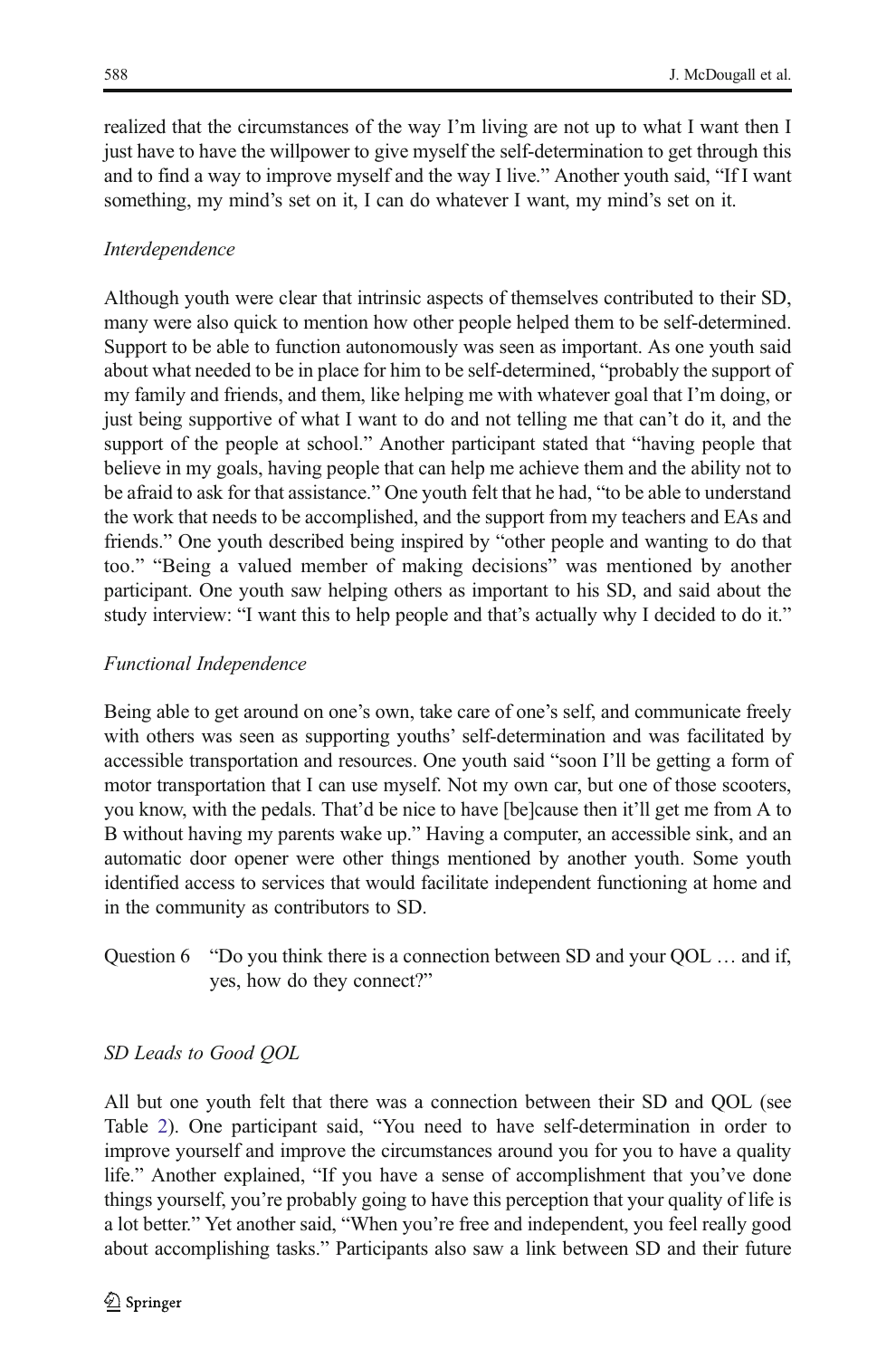QOL. One youth commented that, "you need to be determined to reach your fulfillment." Another said, "It sets you up for what you are going to do in the future."

Questions 7 and 8 "What are one or two goals you have for the future?"…"What connection is there for you between SD and achieving those goals?"

# Youth Want for Their Future What Most Youth Want

Youth identified a number of goals that they saw as contributing to good QOL in the future, including: going to college, finishing college, travelling, getting an apartment, living independently or more independently, spending time with friends, getting a job, having a career, such as being a teacher, getting married, and raising a family (see Table [3\)](#page-21-0). The types of goals mentioned by participants reflected the same types of goals of most youth. Getting a job was seen as vital, and mentioned most often as a future goal. One youth said, "I'd like to get an apartment with a roommate that I can split the rent with…I would like to get a job as a baker's apprentice, and then move up to become a baker. I'd like to spend more time with my friends…and I'd also like to go places that I enjoy going to, and having fun there." Youth saw passing college as a key stepping stone to getting a job they liked. As one participant commented, he was looking forward to "getting through college and being able to find a job that I am happy with."

# Connection Between SD and Future Goals

# Staying Focused on key Life Goals

Youth spoke of being focused on key goals centered around life transition and moving forward. One participant explained, "I just stay focused on my goals. I know that if I do one thing, I'm going to have to do something else first." Working hard to get an education from high school was seen as important. As one youth commented, it was important to "graduate from school." Another said, "If you're really self-determined… and you want to achieve, and want to become a teacher, [you] have to work really hard at college."

# Having Personal Goals

Youth also thought the connection between SD and future goals had to do with what they personally wanted for the future. One youth said, "this is what I want to do, not what someone else wants me to do." Another said, "I just may need some help if I don't know how to do it, but I have to make my own choice of what I'm doing, but I don't like people telling me to make what choices."

#### **Discussion**

This qualitative research was conducted to build on other qualitative studies that have explored the factors and themes related to QOL for youth with chronic health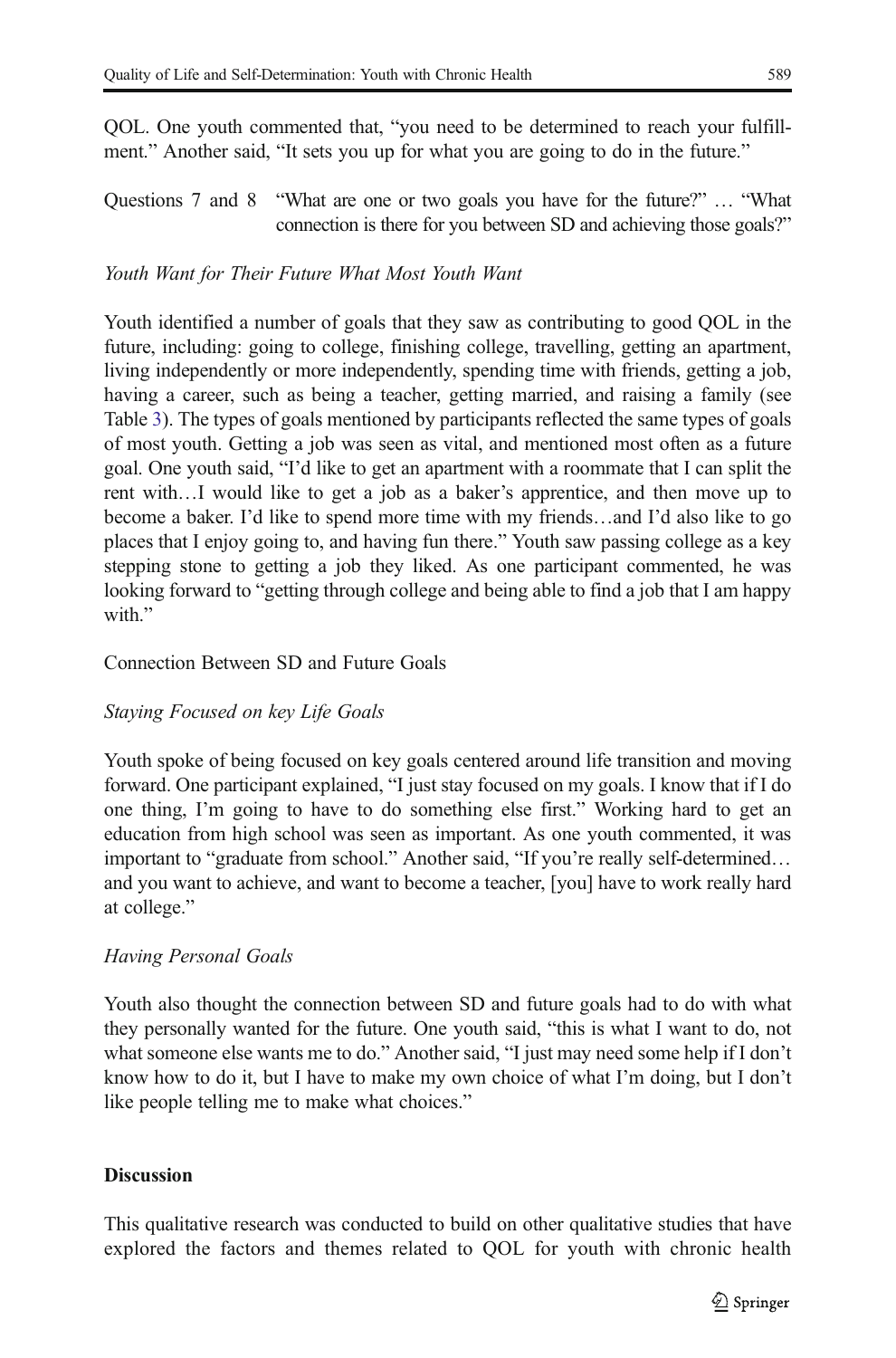<span id="page-21-0"></span>

| <b>Table 3</b> Participant goals and connection between SD and goals |
|----------------------------------------------------------------------|
|                                                                      |

| Participant goals                                                                         | Connection between SD and goals                                                                                                                                                                                                 |
|-------------------------------------------------------------------------------------------|---------------------------------------------------------------------------------------------------------------------------------------------------------------------------------------------------------------------------------|
| Not asked                                                                                 | Not asked                                                                                                                                                                                                                       |
| Not asked                                                                                 | Not asked                                                                                                                                                                                                                       |
| Travelling, living independently                                                          | "I just stay focused on my goals. I know that if I do one<br>thing, I'm going to have to do something else first. I<br>know I have to get a good paying job in order to reach<br>those goals."                                  |
| Become a teacher, raise a family                                                          | "If you're really self-determinedand you want to achieve,<br>and want to become a teacher, [you] have to work really<br>hard at college."                                                                                       |
| Work as a marketer from home                                                              | "Graduate from school."                                                                                                                                                                                                         |
| Finish university, move out of family home                                                | "Willing to put effort in myself in order to complete<br>[university], it doesn't just sort of happen by someone<br>else's power."                                                                                              |
| Accessing care to live independently                                                      | "You don't give up and you keep goinguntil you find<br>someone that sees your goal or your dream to do<br>something on your own."                                                                                               |
| Pass college, get a job as a child and youth<br>worker, get married                       | "[Learning] how to do things."                                                                                                                                                                                                  |
| Getting through college, finding a job                                                    | "This is what I want to do, not what someone else wants me<br>to do."                                                                                                                                                           |
| Work Get an apartment, get a job in the food<br>industry, spend time with friends, travel | "I might need help with getting ready for work."<br>"I need the self-determination to be a responsible young<br>adult and eventually adult, so that I can pay for my own<br>items and look after myself without anyone's help." |
| Get an apartment, go to college                                                           | "Because I'm self-determined, I know that it's something<br>that I can set out and when I want to do it and I'll be able<br>to get through it, persevere through anything."                                                     |
| Move out of parents' home, get a better job                                               | "I think of a light switch, you want to do this."                                                                                                                                                                               |
| Find a job, participate in recreational activities                                        | Did not know                                                                                                                                                                                                                    |
| Work as an architect, live independently                                                  | "I just may need some help if I don't know how to do it, but<br>I have to make my own choice of what I'm doing, but I<br>don't like people telling me to make what choices."                                                    |

QOL quality of life, SD self-determination, Participant goals are summarized information pulled from the transcripts; answers to how SD and goals are connected are verbatim quotes. Questions about goals and their connection with SD were added to the interview schedule after the first two interviews took place

conditions. This study was the first to specifically ask these youth what the term 'quality of life' meant to them. Findings overwhelmingly indicated that youth readily defined this concept as an overall subjective sense of satisfaction, enjoyment, or positivity in their life. Some tied purpose and self-determination directly to their sense of QOL.

These findings are similar to studies that included other pediatric/young adult populations and have asked the individuals to define QOL. For example, in a study of 31 adolescents aged 14 to 15 years old in the general population (Helseth and Misvaer [2010](#page-28-0)), it was in most cases described as 'feeling good about one's life, being satisfied with oneself, or having an overall positive attitude' (p. 1456). In another study that included eight young adult survivors of childhood cancer, half revealed that QOL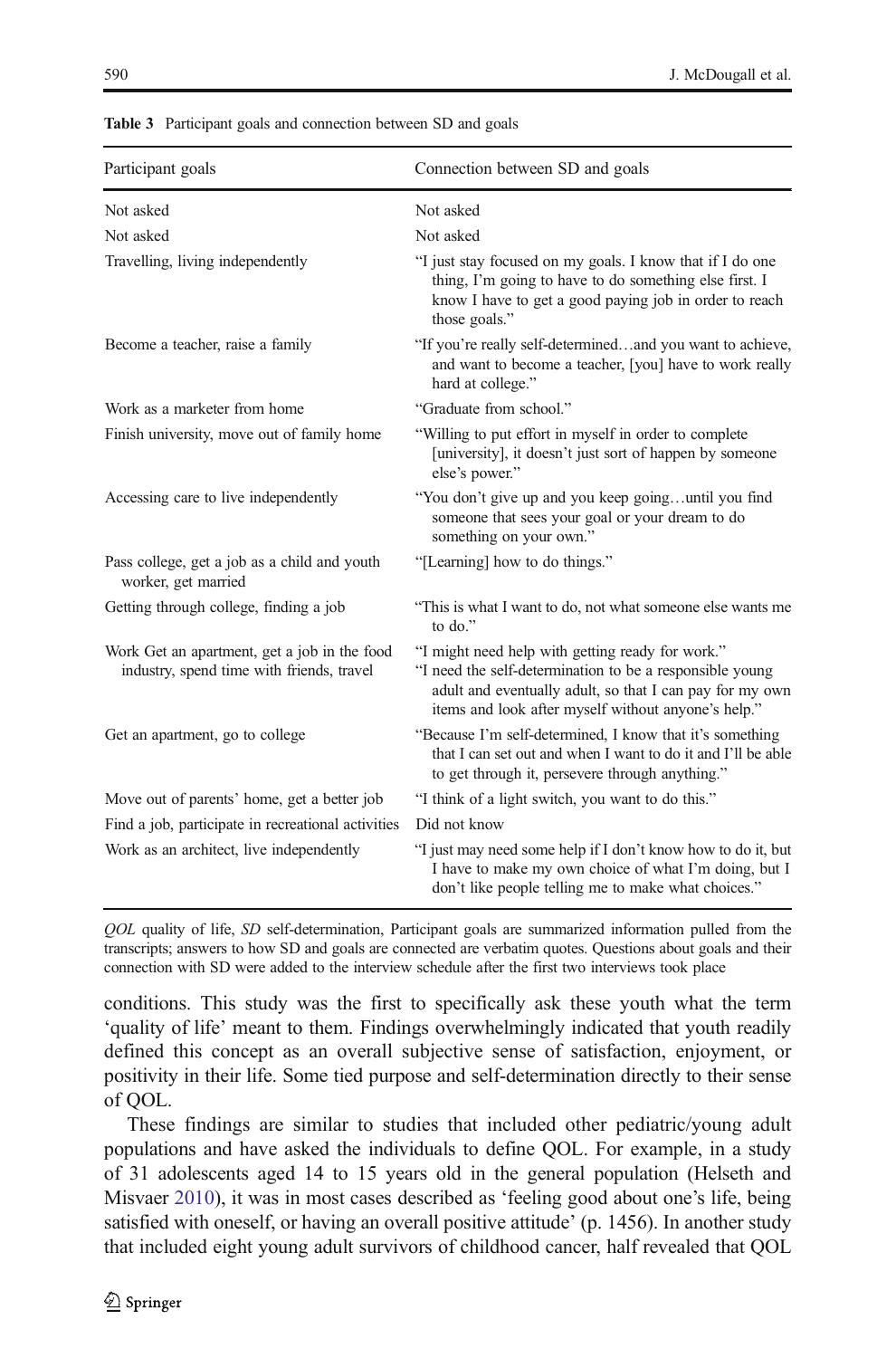is achieved from enjoying life, while for the others, QOL meant living similarly to the average person, or having the ability to perform day-to-day tasks or manage life's problems (Tsonis and McDougall [2012](#page-29-0)). While these findings need to be replicated with other and larger groups, this initial work suggests that life quality tends to be experienced holistically. This lends some credence to those researchers who have argued that QOL is a subjective evaluation by a person of the overall degree of positivity in his/her life that can be influenced by multiple subjective and objective factors (Moons [2006;](#page-28-0) Anderson and Burckhardt [1999](#page-27-0); McDougall et al. [2010b](#page-28-0); Beckie and Hayduk [1997\)](#page-27-0). For example, as one group of researchers (Beckie and Hayduk [1997\)](#page-27-0) has posited, "It is entirely consistent to claim that QOL is both unidimensional and multiply caused" (p.23).

Moreover, these findings suggest that QOL might be best measured as a unidimensional construct in terms of individuals' perceptions of their life quality overall, and that the factors related to QOL should also be measured distinctly, not as proxies for QOL. This would allow analyses of the relative influence of such factors on perceived QOL. A number of unidimensional measures exist that could be used for such purposes, such as single-item visual analogue scales (de Boer et al. [2004;](#page-27-0) Dijkers [2003\)](#page-27-0) and multi-item scales of global perceived QOL (Dijkers [2003;](#page-27-0) Huebner et al. [2004](#page-28-0); McDougall et al. [2013\)](#page-28-0).

That some youth tied purpose and SD concepts to their definition of QOL may reflect the fact that study participants are at a time in their lives when they are on the verge of taking on the difficult challenge of transitioning to adult life and at the same time, having to cope with a serious chronic condition. It has been conjectured that sometimes age- and/or health-related problems can push certain factors to the fore (Dijkers [2003](#page-27-0)). Youth in this study consistently identified a sense of caring for others and wanting to make a positive contribution as significant to their life purpose. It would therefore seem of benefit for service providers to carefully listen to what is important and meaningful to youths' lives as well as inquire about their sense of SD when conducting assessments and working toward enhancing the QOL for youth with chronic conditions.

In terms of the factors related to QOL, there were extensive ideas from the youth that were interviewed about this. The five overarching themes that emerged (relationships; supportive environments; doing things; personal growth and moving forward, and selfunderstanding/acceptance of disability) are indicative of those found in past research, especially in studies focused on QOL as opposed to HRQOL. They are reflective of the conceptual framework of QOL for youth with chronic conditions put forth by Renwick et al. [\(2003\)](#page-29-0) that identifies three overlapping domains that contribute to QOL: 'being' (the child's self-perception - understanding of self/acceptance of disability), 'belonging' (the child's connections to people and places - relationships, doing things, supportive environments), and 'becoming' (the child's development - personal growth and moving forward).

As in most studies of QOL (Cummins et al. [2010\)](#page-27-0), 'relationships' was identified as a primary factor connected to QOL. Youth spoke of relationships with family, friends, peers, and others. For each type of relationship, both positive and negative aspects were revealed. Parents, siblings, and extended family members were seen as supportive, and participants appreciated their companionship as well as their tangible support with respect to disability related issues. On the other hand, when parents were viewed as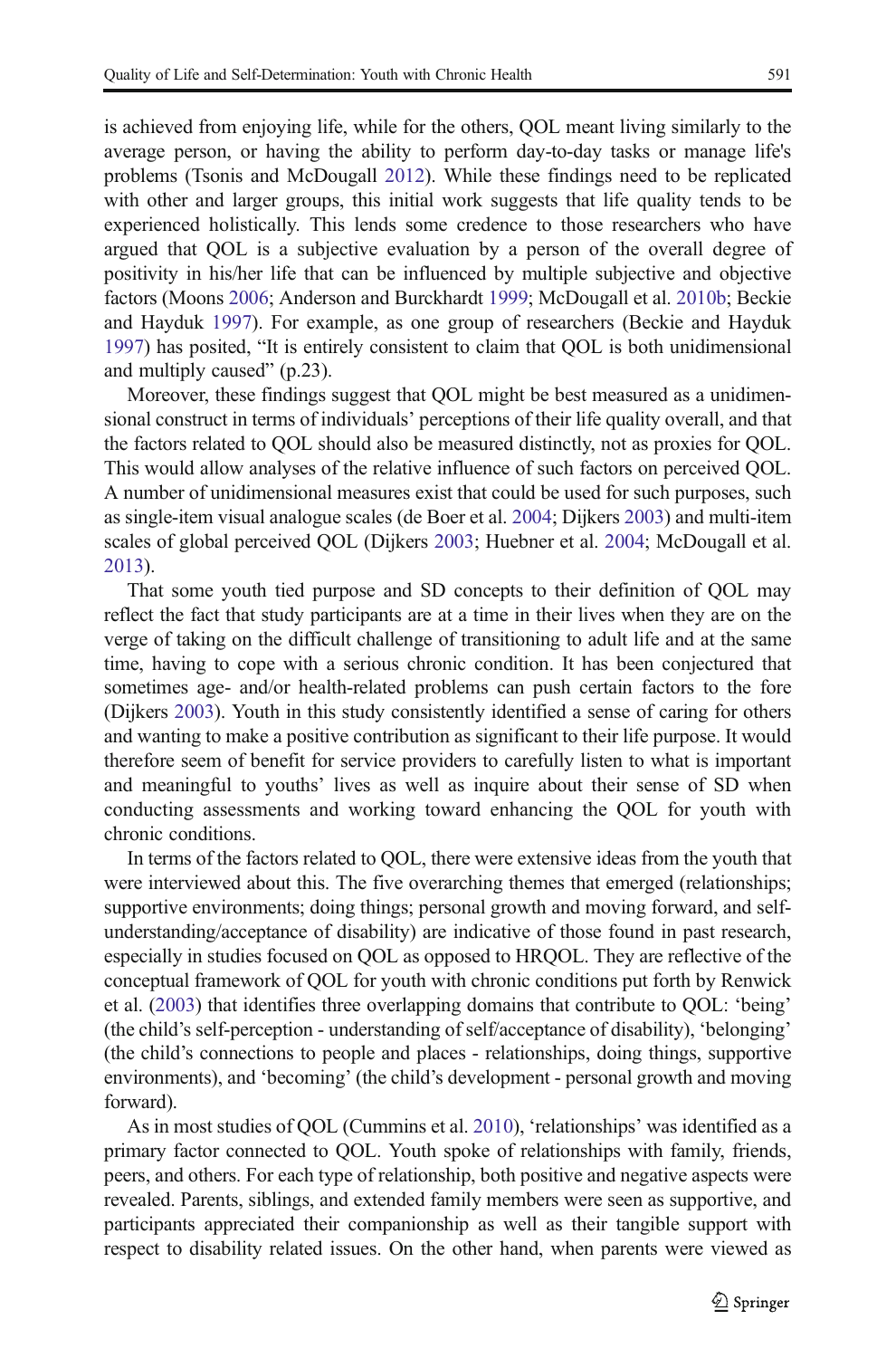overprotective and of restricting youths' activities or personal goals, participants saw their parents as detrimental to their life quality. Families would benefit from education about how to introduce and support the development of autonomy and responsibility throughout childhood and adolescence, so that youth are prepared and families are willing to let go during the transition to adulthood (Stewart et al. [2009\)](#page-29-0).

Friends were viewed by youth as most precious, and having a significant impact on QOL. Being able to do things with friends both at home and in the community was especially valued. Participating in sports such as wheelchair basketball or sledge hockey as opposed to being able to participate in typical sports was viewed positively overall, but could sometimes be seen as interfering with friendships with adolescents who did not have chronic conditions. As research has consistently shown, children and adolescents with chronic conditions often have difficulties with friendships and fitting in at school. Indeed, 'peer relationship problems' has been identified as the most significant mental health issue for these youth (Brossard-Racine et al. [2012,](#page-27-0) [2013\)](#page-27-0). Initiatives to promote friendships and social support from peers should target change on multiple levels (personal, interpersonal, environmental). Among the initiatives that could help make a difference to the quality of peer relations for youth with chronic conditions are: i) assessments that evaluate interpersonal skills, recreational participation, and satisfaction with peer relations; ii) school initiatives that increase interpersonal contact among all youth and promote socially welcoming and supportive school environments; and iii) opportunities for youth to do things with peers at home and in the community, as well as at school (McDougall [2011](#page-28-0)). Accessible physical environments and transportation would also do much to promote the development of sameaged friendships among youth with and without chronic conditions.

The identification of personal growth and moving forward as a major contributor to QOL, and the inclusion of SD in some of the youths' definitions of QOL, emphasizes the significance of this theme. Youth not only expressed hope and optimism; they expressed goal- and action-orientation. Desiring and working to do well at school and understanding the importance of this to future QOL further underscores the importance of the school environment as a place where youth need to feel safe, welcomed, and well supported. These study findings are mirrored by recent quantitative research that found school productivity and school belongingness and safety to be among the most significant correlates of perceived QOL for youth with chronic conditions (McDougall et al. [2014\)](#page-28-0). Educators should support children and youth in their desire to do well and for independence, as opposed to making assumptions about their capabilities. Unfortunately, research indicates that few teachers carry out instruction to promote self-determination in students with chronic conditions and associated disabilities (Grigal et al. [2003](#page-28-0); Wehmeyer et al. [2000](#page-30-0)). Similarly, models of pediatric health service delivery where responsibilities gradually shift from the service providers and parents to the young person, and continue to provide support into early adulthood would be of great benefit for enabling young people with chronic conditions to become independent, healthy, functioning adults (Gall et al. [2006\)](#page-28-0).

Acceptance of disability was a clear indicator of life quality for youth, as well as the sense that they would not be defined or held back by their disability. There was a strong understanding and awareness of self that surpassed, as well as drew upon, this part of who they were. While disability was a motivator for some and insignificant for others, not one youth revealed that they felt incapable or sorry for themselves because of their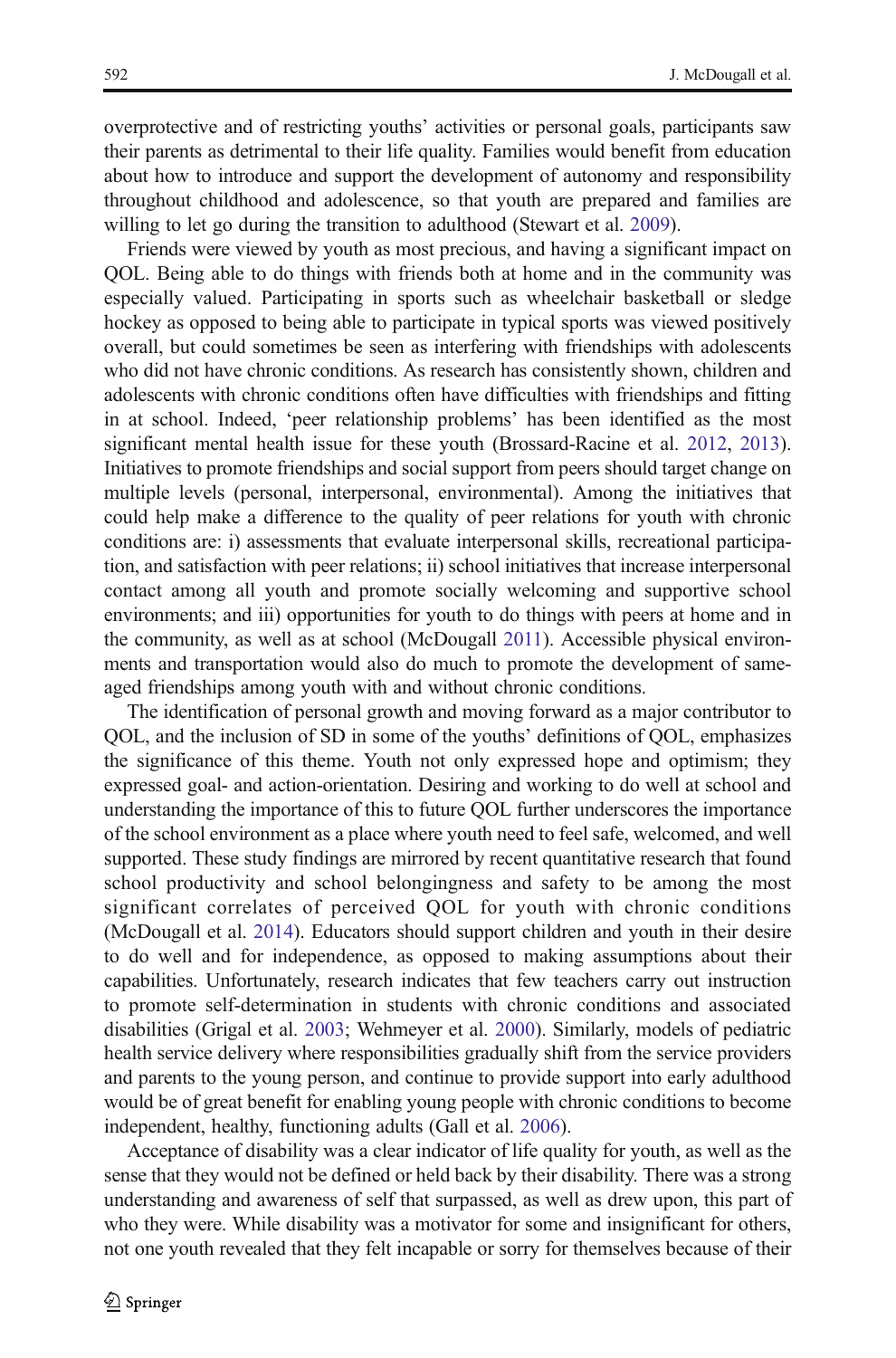condition and related disabilities. In fact, youth expressed feeling 'unique' and able to understand others' prejudices. To support and further encourage youth in their quest for sense of self and personal identity, health professionals would do well to focus interventions on youths' strengths and the exceptional nature of their lives, in addition to the traditional focus on functional needs. Also, since helping others was important to youths' QOL, providing opportunities for youth to be support providers as well as receivers of support could do much to enhance their sense of self-efficacy.

Along with relationships, material well-being (acquirement of income, purchases, or associated concerns) tends to be the most often identified factor related to QOL in qualitative research (Cummins et al. [2010](#page-27-0)). What was curious about study findings, considering the popularity of social media among adolescents and its emphasis on 'fame and fortune' was that few youth talked about any aspect of this as being important to their QOL. This was the case even though most youth mentioned in the warm-up question that they used social media as one of the things they did for fun. Only one youth stated that he wanted to get a "high job…become famous…being a movie star." Most others tended to express gratitude for what they had, and for their 'basic needs' being met. This could in part be due to the study focus on abstract and mature concepts. In addition, study participants were of an age where concern for 'paying the bills' had not yet become a reality. However, past research exploring what 'success in life' means to youth with cerebral palsy had similar findings with happiness being much more important to youth than money or status (King et al. [2000](#page-28-0)).

Another unexpected aspect of study findings was that, although most youth did refer to the influence of their condition/disability on their psychosocial functioning and mentioned related functional issues, such as accessibility and activity limitations, few youth identified chronic physical health issues as influencing QOL. In contrast, pain and other chronic symptoms have been identified in several past studies (Panepinto et al. [2012;](#page-29-0) Young et al. [2007](#page-30-0); Hill et al. [2014](#page-28-0); Squitieri et al. [2013](#page-29-0); Vinson et al. [2010](#page-29-0)) as impacting youths' QOL, particularly those studies focused on HRQOL. This study did not specifically inquire about the impact of the youths' health or health condition on QOL in the individual interviews. This was simply left for the youth to identify on their own, if it was an issue for them. A few youth mentioned that an overall sense of feeling healthy and trying to be healthy by eating well was important to their QOL. It could be that if youth are not asked directly about how their chronic condition affects their QOL they tend not to focus on bodily issues. The topics of 'health' and 'disability' were directly introduced in the focus group to see if this would elicit any more of a response, but again, youth did not mention chronic physical health issues in relation to their QOL. Rather they discussed health in terms of a temporary, acute illness such as having a cold or as an overall sense of feeling healthy, and disability again in terms of psychosocial functioning, accessibility issues, and activity limitations.

Pediatric rehabilitation services have tended to focus on physical health and body function in past and have evolved toward a broader perspective (King et al. [2002](#page-28-0)). The findings of this study support this broader perspective, especially given that the youth did not focus on physical health concerns with respect to their QOL. Study findings related to how youth define QOL and the major themes that emerged suggest that youth with chronic conditions not only experience life quality holistically, but that they would also benefit from a holistic approach to service delivery. Undoubtedly, it is essential to address the physical concerns of youth with chronic conditions. However, study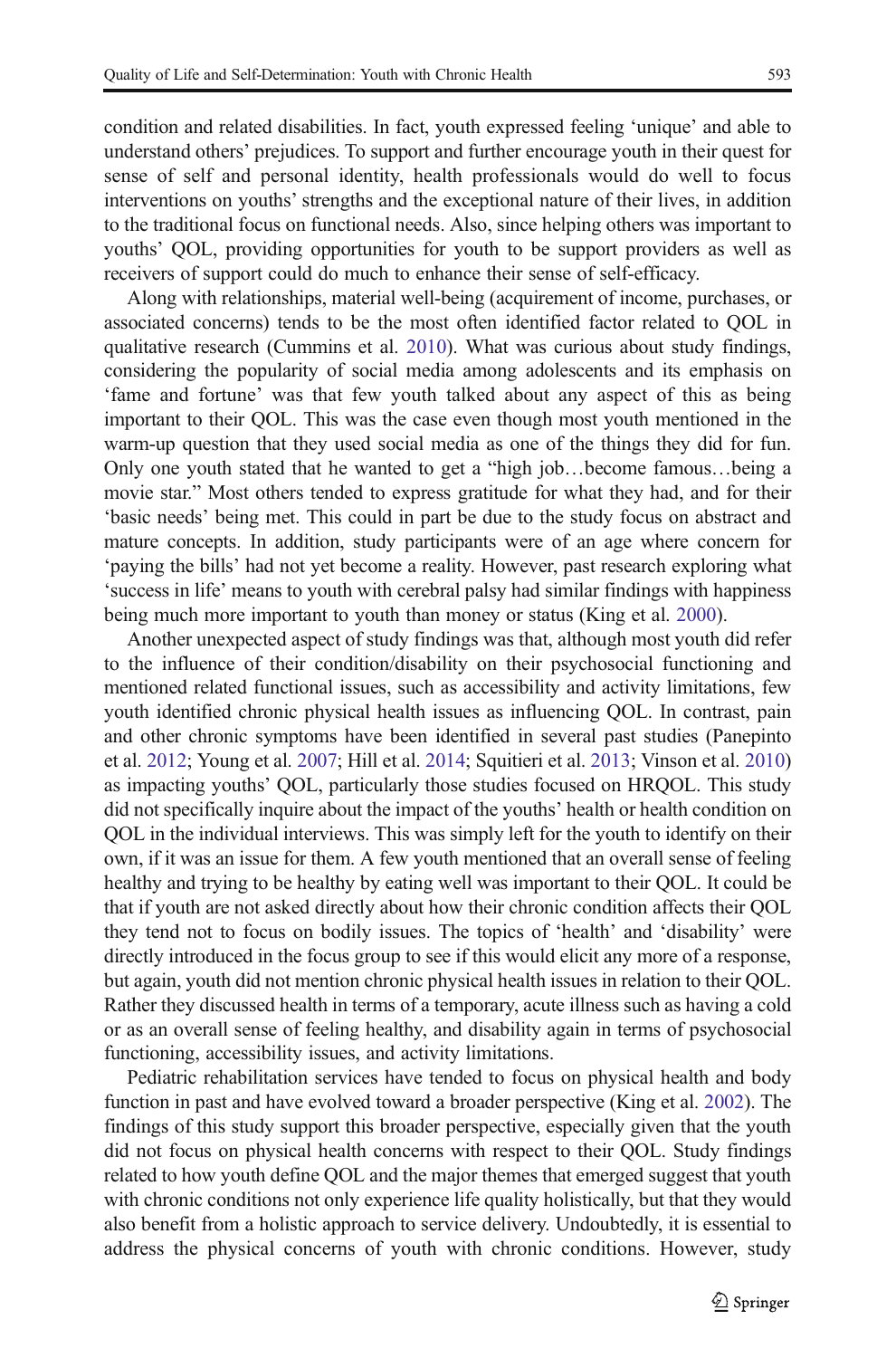findings suggest that it is important for health professionals to work together with other professionals to provide integrated and coordinated care that will support the physical, functional, emotional, social, and developmental aspects of youths' lives.

Youth overwhelmingly identified a connection between being self-determined and having good QOL. They defined SD in terms such as independence, believing in themselves, freewill, goal achievement, perseverance, and will power in the face of challenges. These concepts are reflective of the four essential characteristics of selfdetermination identified by Wehmeyer [\(1999\)](#page-29-0): autonomy, self-realization, psychological empowerment, and self-regulation. As Wehmeyer and Schalock ([2001\)](#page-29-0) have explained, people who are self-determined cause things to change to accomplish a specific end, such as obtaining employment or independent living; and this process of agency supports optimization of QOL. Indeed, research has found SD to be positively related to both employment and independence in managing personal finances for individuals with learning and developmental disabilities, one and 3 years after graduation (Wehmeyer and Palmer [2003](#page-29-0); Wehmeyer and Schwartz [1997\)](#page-30-0). The youth in this study placed particular emphasis on perseverance and will power and identified the value of good supports in reinforcing their determination to 'keep on keeping on' in pursuit of their goals. They also made a clear link between being self-determined, meeting those goals, and enjoying future QOL.

The findings of this study also support Deci and Ryan's ([2000](#page-27-0)) self-determination theory, which states that satisfaction of three basic psychological needs: autonomy, competence, and relatedness, facilitates intrinsic motivation and is essential for development, performance, and well-being. Youth not only defined personal strengths, such as autonomy and competence as contributing to their SD, they also acknowledged the importance of others who provided them with emotional and tangible support toward their goals, a sense of being a part of decision-making, and a feeling of belonging and fitting in with society in general. Interdependence (Stewart et al. [2009](#page-29-0)) or connectedness with others (Anderson et al. [2000](#page-27-0)) has also been identified by a number of sources as being important to the development of SD, acknowledging that everyone needs social supports and networks to do well throughout life.

For these youth, functional independence also contributed to their SD. While young people in the general population may not find that getting around in the community, self-care, and communicating with others are major barriers to their SD, and tend to view obtaining a driver's license as a rite of passage into adulthood, study participants indicated that these were issues that needed to be addressed in their lives. Families and school or health services transition programs would do best to support the development of SD in youth by familiarizing them with the multiple contexts (e.g., continuing education, work, recreational settings, and health and legal systems) within which they may need to be able to function on their own, as well as interact with others (Wehmeyer [1999;](#page-29-0) Eisenman [2007;](#page-27-0) Evans et al. [2006\)](#page-27-0).

The types of goals study participants aspired to were the same types of goals that most youth would want to achieve in their future. Other studies have also found that most youth with chronic conditions want an education, a job, to have close relationships, and to live independently (Cussen et al. [2012](#page-27-0); King et al. [2000\)](#page-28-0). Youth spoke of how they would have to focus and work hard to reach their personal goals. Unfortunately, in seeking to attain their goals, these youth may face obstacles that other adolescents do not. It should, therefore, be society's goals to provide the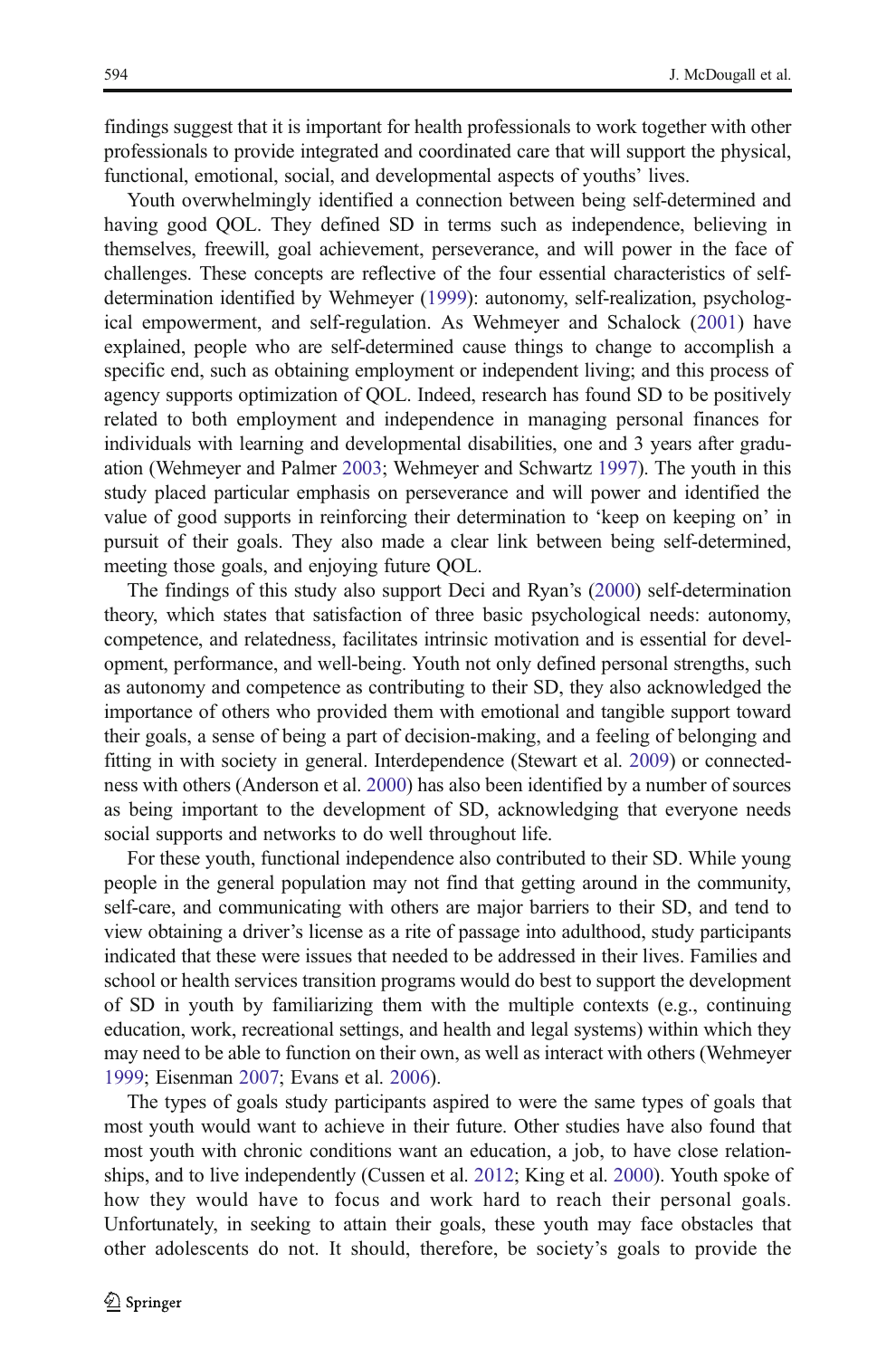necessary support and to change attitudes and environments so that youth with chronic conditions have the opportunity to develop their SD, attain their broad life goals, and ultimately enjoy good future QOL.

This study was limited by the use of a small sample from a single children's rehabilitation centre that included a restricted age range and few types of chronic conditions. Generalizability across geographic regions, ages, and conditions would have been more likely if the sample had been acquired from multiple sites, larger, and included elementary school-aged children and youth with a larger variety of conditions. However, as our interviews with three younger children suggested, inquiring about the meaning of abstract concepts such as QOL and SD may not be a developmentally appropriate line of questioning for that age group. In addition, the limited age range in this work may have allowed saturation to be met more quickly and may have made our findings more relevant to transition-age youth. Future research should include larger samples drawn from multiple geographic regions. Moreover, alternative approaches to data collection might be tried with younger children or with youth who are unable to cognitively participate in an interview or focus group. It may also be of benefit for future research to obtain information on this topic from other sources, such as family members or service providers. An external perspective complementing the subjective experiences could help to triangulate the data collected from the youth perspective. Also, future research may want to delve into youths' aspirations for particular types of jobs in order to gather valuable insights for career guidance or counseling in schools. This study conducted a single interview with youth at a point in their life when they were beginning to transition into adulthood. It would be of great interest to interview these youth again in their early adulthood to see to what extent their SD had affected their future QOL.

#### **Conclusions**

The group of youth with chronic health conditions included in this research viewed their QOL as a personal evaluation of their overall life, as opposed to defining it in terms of various 'things' or distinct domains of life. Researchers and clinicians may want to consider this finding when constructing or choosing measurement tools of QOL for use in studies or in clinical assessment. The themes related to youth QOL were similar to those found in past research and indicate the significance of relationships, doing things, the environment, personal growth and moving forward, and understanding self/acceptance of disability. SD was indicated to be important to youth's QOL, and personal strengths, interdependence and functional independence were identified as related themes. Youth identified goals for the future that are similar to those of most youth and saw SD as being essential for reaching those goals. Exploration of both subjective global QOL and SD by health and other professionals to open a dialogue about these linked concepts, and the factors related to them could promote an effective support plan to help transition-aged youth to realize their goals. Overall, the findings of this research indicate that youth have definite goals and aspirations and they recognize the need for self-understanding, independence, and ability, as well as the support of others and the environment for them to be self-determined and enjoy good present and future QOL. Service providers and decision makers may want to utilize these findings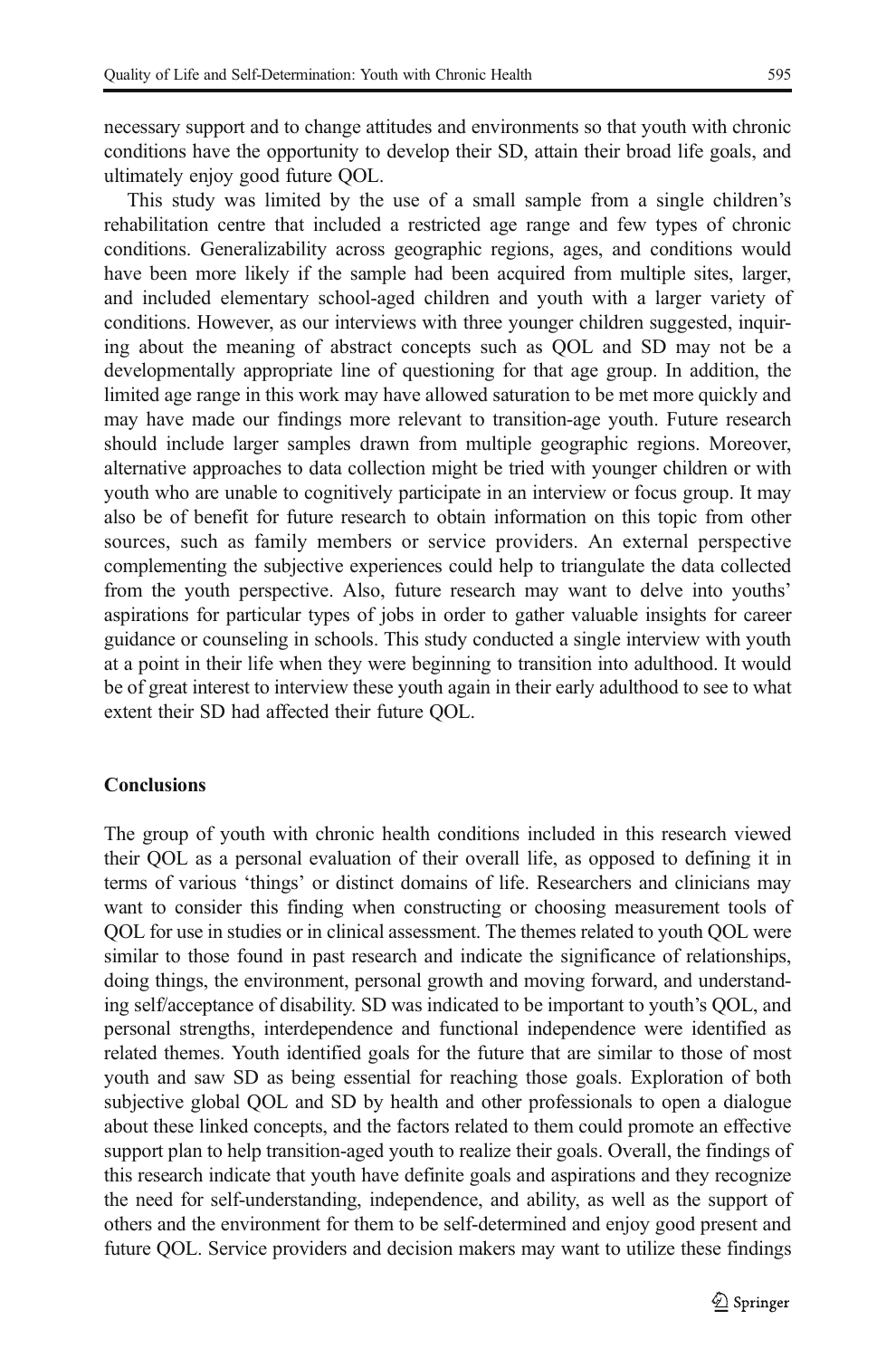<span id="page-27-0"></span>and consider a holistic approach to service delivery when developing and carrying out SD and transition interventions where the goal is to ultimately optimize QOL for youth with chronic health conditions.

Acknowledgments The research team would like to thank the youth who participated for giving their precious time to our study and for sharing their thoughtful reflections. We would also to thank Geoff Servais for his transcription services. The research was supported by a grant from the Canadian Institutes of Health Research (#100985-1).

Open Access This article is distributed under the terms of the Creative Commons Attribution License which permits any use, distribution, and reproduction in any medium, provided the original author(s) and the source are credited.

#### References

- Anderson, K., & Burckhardt, C. (1999). Conceptualization and measurement of quality of life as an outcome variable for health care intervention and research. Journal of Advanced Nursing, 29, 298–306.
- Anderson, S., Chen, S., & Carter, C. (2000). Fundamental human needs: Making social cognition relevant. Psychological Inquiry, 11, 269–318.
- Baker, C., Wuest, J., & Stern, P. (1992). Method slurring: The grounded theory/phenomenology example. Journal in Advanced Nursing, 17, 1355–1360.
- Beckie, T., & Hayduk, L. (1997). Measuring quality of life. Social Indicators Research, 42, 21–39.
- Berntsson, L., Berg, M., Brydolf, M., & Hellström, A. (2007). Adolescents' experiences of well-being when living with a long-term illness or disability. Scandinavian Journal Caring Science, 21, 419–425.
- Brossard-Racine, M., Hall, N., Majnemer, A., Shevell, M., Law, M., Poulin, C., & Rosenbaum, P. (2012). Behavioural problems in school-aged children with cerebral palsy. European Journal of Paediatric Neurology, 16, 35–41.
- Brossard-Racine, M., Waknin, J., Shikako-Thomas, K., Shevell, M., Pulin, C., Lach, L., Law, M., Schmitz, N., the QUALA Group, & Majnemer, A. (2013). Behavioural difficulties in adolescents with cerebral palsy. Journal of Child Neurology, 28, 27–33.
- Creswell, J. (1998). Qualitative inquiry and research design: Choosing among five traditions. Thousand Oaks: Sage.
- Cummins, R., Mellor, D., Stokes, M., & Lau, A. (2010). Measures of subjective well-being. In E. Mpofu & T. Oakland (Eds.), Rehabilitation and health assessment: Applying ICF guidelines (pp. 409–426). New York: Springer Publishing Company.
- Cussen, A., Howie, L., & Imms, C. (2012). Looking to the future: Adolescents with cerebral palsy talk about their aspirations: A narrative study. Disability & Rehabilitation, 34, 2103–2110.
- Davis, E., Shelly, A., Waters, E., Mackinnon, A., Reddihough, D., Boyd, R., et al. (2008). Quality of life of adolescents with cerebral palsy: perspectives of adolescents and parents. Developmental Medicine & Child Neurology, 51, 193–199.
- de Boer, A., van Lanschot, J., Stalmeier, P., van Sandick, J., Hulscher, J., deHales, J., et al. (2004). Is a singleitem visual analogue scale as valid, reliable, and responsive as multi-item scales in measuring quality of life? Quality of Life Research, 13, 311–320.
- Deci, E., & Ryan, R. (2000). The "what" and "why" of goal pursuits: Human needs and the self-determination of behavior. Psychological Inquiry, 11, 227–268.
- Detmar, S., Bruil, J., Ravens-Sieberer, U., Gosch, A., Bisegger, C., & European KIDSCREEN Group. (2006). The use of focus groups in the development of the KIDSCREEN HRQL questionnaire. *Quality of Life* Research, 15, 1345–1353.
- Dijkers, M. (2003). Individualization in quality of life measurement: Instrumentation and approaches. Archives of Physical Medicine and Rehabilitation, 84, S3–S14.
- Eisenman, L. (2007). Self-determination: Building a foundation for school completion. Remedial and Special Education, 28, 2–8.
- Evans, J., McDougall, J., & Baldwin, P. (2006). An evaluation of the youth En route program. Physical and Occupational Therapy in Pediatrics, 26, 63–87.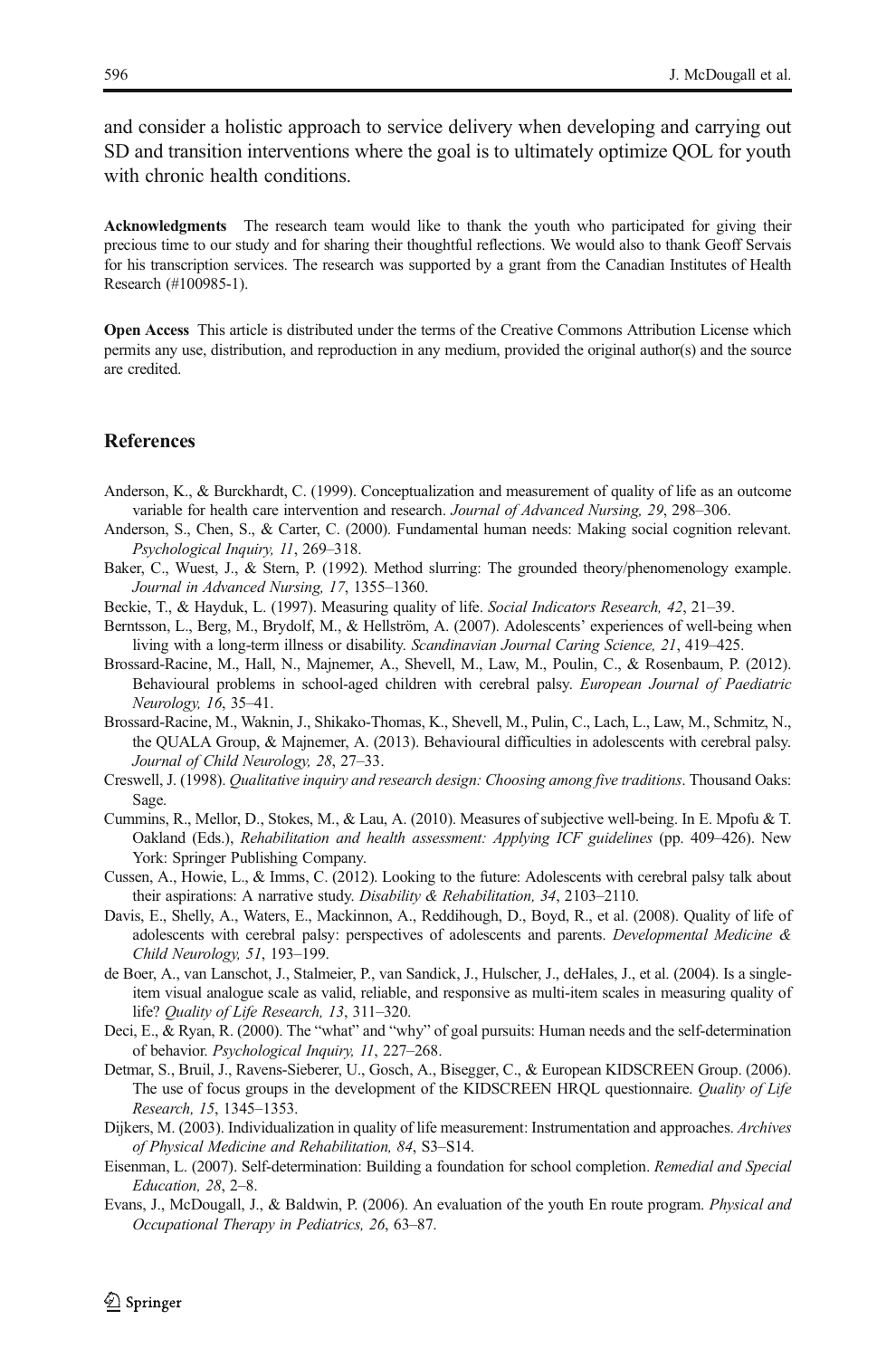- <span id="page-28-0"></span>Foley, K., Blackmore, M., Girder, S., O'Donnell, M., Glauert, R., Llewellyn, G., et al. (2012). To feel belonged: The voices of children and youth with disabilities on the meaning of well-being. *Child* Indicators Research, 5, 375–391.
- Gall, C., Kingsworth, S., & Healy, H. (2006). Growing Up ready: A shared management approach. *Physical &* Occupational Therapy in Pediatrics, 26, 47–62.
- Gibson, B. E., Teachman, G., Wright, V., Fehlings, D., Young, N., & McKeever, P. (2012). Children's and parents' beliefs regarding the value of walking: Rehabilitation implications for children with cerebral palsy. Child: Care, Health and Development, 38(1), 61–69.
- Grigal, M., Neubert, D., Moon, M., & Graham, S. (2003). Self-determination for students with disabilities: Views of parents and teachers. Exceptional Children, 70, 97–112.
- Gutenbrunner, C., Meyer, T., Melvin, J., & Stucki, G. (2011). Towards a conceptual description of physical and rehabilitation medicine. Journal of Rehabilitation Medicine, 43, 760–764(5).
- Helseth, S., & Misvaer, N. (2010). Adolescents' perceptions of quality of life: What it is and what matters. Journal of Clinical Nursing, 19, 1454–1461.
- Hill, C., Baird, W., & Walters, S. (2014). Quality of life in children with osteogenesis imperfecta: A qualitative interview based study. Health and Quality of Life Outcomes, 12, 54–62.
- Huebner, E. S., Valois, R., Suldo, S., Smith, L., McKnight, C., & Seligson, J. (2004). Perceived quality of life: A neglected component of adolescent health assessment and intervention. Journal of Adolescent Health, 34, 270–278.
- Hutzai, C., Wright, F., Stephans, S., Schneiderman-Walker, J., & Feldman, B. (2009). A qualitative study of fitness instructors' experiences leading an exercise program for children with juvenile idiopathic arthritis. Physical and Occupational Therapy in Pediatrics, 29, 409–425.
- King, G., Cathers, T., Miller Polgar, J., MacKinnon, E., & Havens, L. (2000). Success in life for older adolescents with cerebral palsy. Qualitative Health Research, 10, 734–749.
- King, G., Tucker, M. A., Baldwin, P., Lowry, K., LaPorta, J., & Martens, L. (2002). A life needs model of pediatric service delivery: services to support community participation and quality of life for children and youth with disabilities. Physical & Occupational Therapy in Pediatrics, 22, 53–77.
- Krefting, L. (1991). Rigor in qualitative research: the assessment of trustworthiness. The American Journal of Occupational Therapy, 45, 214–222.
- Lachapelle, Y., Wehmeyer, M., Haelewyck, M., Courbois, Y., Keith, K., Schalock, R., et al. (2005). The relationship between quality of life and self-determination: An international study. Journal of Intellectual Disability Research, 49, 74–744.
- McDougall, J. (2011). Social support and health in youth: Examining relationships. Germany: Lambert Academic Publishing.
- McDougall, J., Evans, J., & Baldwin, P. (2010a). The importance of self-determination to perceived quality of life for youth and young adults with chronic conditions and disabilities. Remedial and Special Education, 31, 252–260.
- McDougall, J., Wright, V., & Rosenbaum, P. (2010b). The ICF model of functioning and disability: Incorporating quality of life and human development. Developmental Neurorehabilitation, 13, 204–211.
- McDougall, J., Wright, V., Nichols, M., & Miller, L. (2013). Assessing the psychometric properties of both a global and a domain-specific perceived quality of life measure when used with youth who have chronic conditions. Social Indicators Research, 114, 1243–1257.
- McDougall, J., Wright, V., DeWit, D., & Miller, L. (2014). ICF-based functional components and contextual factors as correlates of perceived quality of life for youth with chronic conditions. *Disability and* Rehabilitation, Early Online doi:. doi[:10.3109/09638288.2014.892642.](http://dx.doi.org/10.3109/09638288.2014.892642)
- McEwan, M., Espie, C., Metcalfe, J., Brodie, M., & Wilson, M. (2003). Quality of life and psychological development in adolescents with epilepsy: A qualitative investigation using focus group methods. Seizure, 13, 3–14.
- McEwan, M., Espie, C., & Metcalfe, J. (2004). Quality of life and psychosocial development in adolescents with epilepsy: A qualitative investigation using focus group methods. Seizure, 13(1), 15–31.
- Meyer, T., Gutenbrunner, C., Bickenbach, J., Cieza, A., Melvin, J., & Stucki, G. (2011). Towards a conceptual description of rehabilitation as a health strategy. Journal of Rehabilitation Medicine, 43, 765–769.
- Moons, P., Werner, B., De Geest, S. (2006). Critique on the conceptualization of quality of life: A review and evaluation of different conceptual approaches. International Journal of Nursing Studies, 43, 891–901
- Morse, J., & Field, P. (1995). Qualitative research methodology for health professionals (2nd ed.). Thousand Oaks: Sage.
- Newacheck, P., Rising, J., & Kim, S. (2006). Children at risk for special health care needs. Pediatrics, 118(1), 334–342.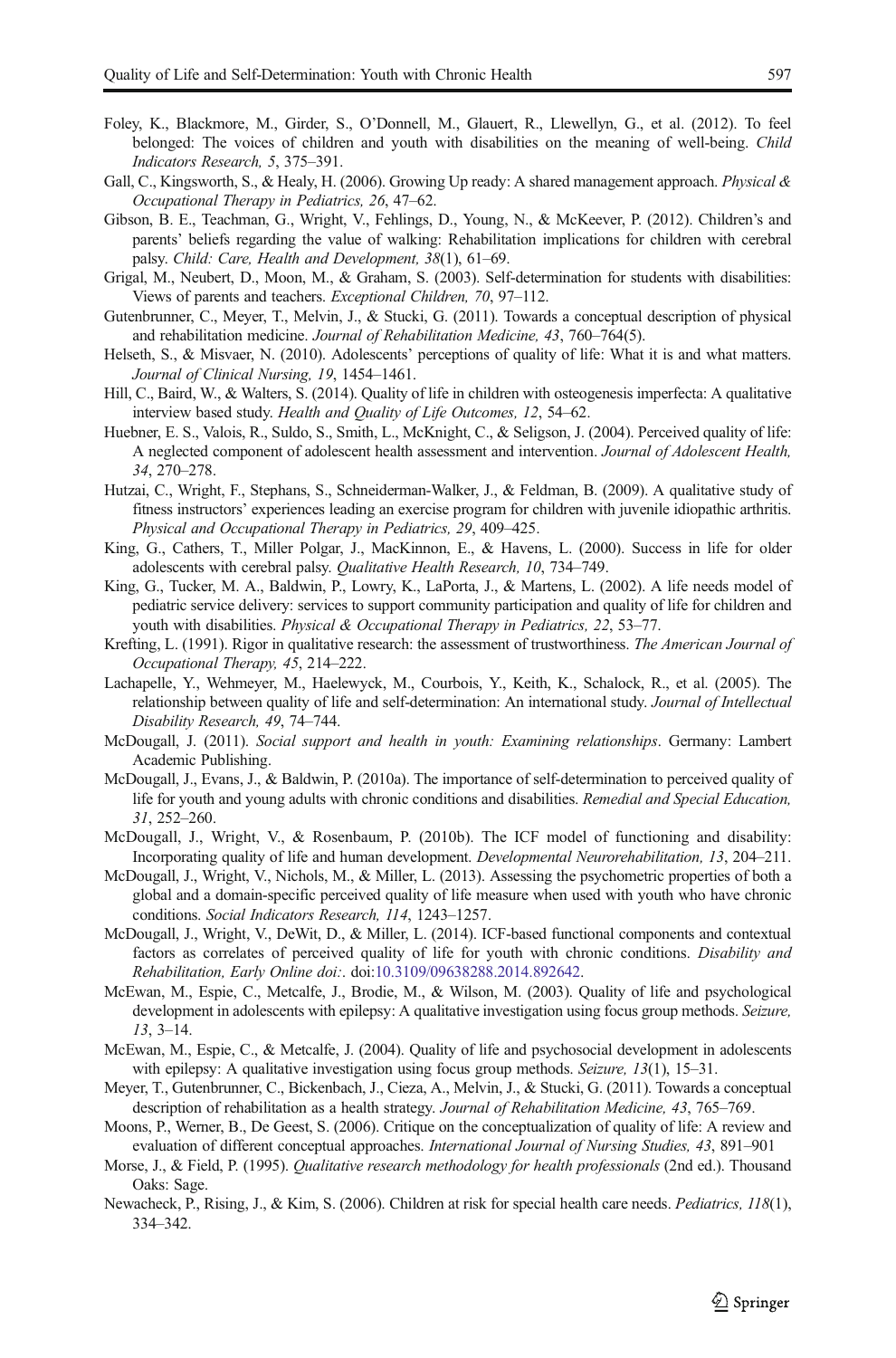- <span id="page-29-0"></span>Nicholas, D., Otley, A., Smith, C., Avolio, J., Munk, M., & Griffiths, A. (2007). Challenges and strategies of children and adolescents with inflammatory bowel disease: A qualitative examination. *Health and Quality* of Life Outcomes, 5, 28–35.
- Nota, L., Salvatore, S., Lea, F., & Wehmeyer, M. (2011). A multivariate analysis of the self-determination of adolescents. Journal of Happiness Studies, 12, 245–266.
- NVivo qualitative data analysis software, Version 10. (2012). QSR International Pty Ltd.
- Panepinto, J., Torres, S., & Varni, J. (2012). Development of the PedsOL $^{\text{m}}$  sickle cell disease module items: Qualitative methods. Quality of Life Research, 21, 341–357.
- Parkinson, K., Rice, H., & Young, B. (2011). Incorporating children's and their parents' perspectives into condition-specific quality of life instruments for children with cerebral palsy: A qualitative study. Value in Health, 14, 705–711.
- Rebok, G., Riley, A., Forrest, C., Starfield, B., Green, B., Robertson, G., et al. (2001). Elementary school-aged children's reports of their health: A cognitive interviewing study. Quality of Life Research, 19, 59–70.
- Reid, A., Imrie, H., Brouwer, E, Clutton, S., Evans, J., Russell, D., et al. (2011), "If I knew then what I know now": Parents' reflections on raising a child with cerebral palsy. Physical & Occupational Therapy in Pediatrics, 0, 1–15
- Renwick, R., Fudge Schormans, A., & Zekovic, B. (2003). Quality of life for children with developmental disabilities: A new conceptual framework. Journal of Developmental Disabilities, 10, 107–114.
- Ronan, G., Rosenbaum, P., Law, M., & Streiner, D. (1999). Health-related quality of life in childhood epilepsy: The results of children's participation in identifying the components. Developmental Medicine & Child Neurology, 41, 554–559.
- Sandelowski, M. (2000). Focus on research methods whatever happened to qualitative description? Research in Nursing and Health, 23, 334–340.
- Schalock, R. (2004). The concept of quality of life: What we know and what we do not know. Journal of Intellectual Disability Research, 48, 203–216.
- Shikako-Thomas, K., Lach, L., Majnemer, A., Nimigon, J., Cameron, K., & Shevell, M. (2009). Quality of life from the perspective of adolescents with cerebral palsy: "I just think I'm a normal kid, I just happen to have a disability.". Quality of Life Research, 18, 825–832.
- Skjerning, H., Mahony, R., Husby, S., & Dunn Galvin, A. (2014). Health-related quality of life in children and adolescents with celiac disease: patient-driven data from focus group interviews. Quality of Life Research. doi:[10.1007/s11136-014-0623-x](http://dx.doi.org/10.1007/s11136-014-0623-x). Early Online.
- Squitieri, L., Larson, B., Chang, K., Yang, L., & Chung, K. (2013). Understanding quality of life and patient expectations among adolescents with neonatal brachial plexus palsy: A qualitative and quantitative pilot study. American Journal of Hand Surgery, 38, 2387–2397.
- Stewart, D., et al. (2009). "The best journey to adult life" for youth with disabilities: An evidence-based model and best practice guidelines for the transition to adulthood for youth with disabilities. Hamilton, ON: CanChild: Centre for Childhood Disability Research.
- Tesio, L. (2009). Quality of life measurement: One size fits all. rehabilitation medicine makes no exception. Journal of Medicine and the Person, 7, 5–9.
- Tsonis, M., & McDougall, J. (2012). Interrelated processes toward quality of life in survivors of childhood cancer: A grounded theory. The Qualitative Report, 17, 1–18.
- van der Lee, J., Mokkink, L., Grootenhuis, M., Heymans, H., & Offringa, M. (2007). Definitions and measurement of chronic health conditions in childhood: A systematic review. Journal of the American Medical Association, 297, 2741–2751.
- Verdugo, M., Schalock, R., Keith, K., & Stancliffe, R. (2005). Quality of life and its measurement: Important principles and guidelines. Journal of Intellectual Disability Research, 49, 707–717.
- Vinson, J., Shank, L., Dixon Thomas, P., & Warschausky, S. (2010). Self-generated domains of quality of life in children with and without cerebral palsy. Journal of Developmental and Physical Disabilities, 22, 497– 508.
- Wehmeyer, M. (1999). A functional model of self-determination: Describing development and implementing instruction. Focus on Autism and Other Developmental Disabilities, 14, 53–62.
- Wehmeyer, M. (2005). Self-determination and individuals with severe disabilities: Reexamining meanings and misinterpretations. Research and Practice for Persons with Severe Disabilities, 30, 113–120.
- Wehmeyer, M., & Palmer, S. (2003). Adult outcomes for students with cognitive disabilities 3 years after high school: The impact of self-determination. *Education and Training in Developmental Disabilities*, 38, 131–144.
- Wehmeyer, M., & Schalock, R. (2001). Self-determination and quality of life: Implications for special education services and supports. Focus on Exceptional Children, 33(1), 1–16.